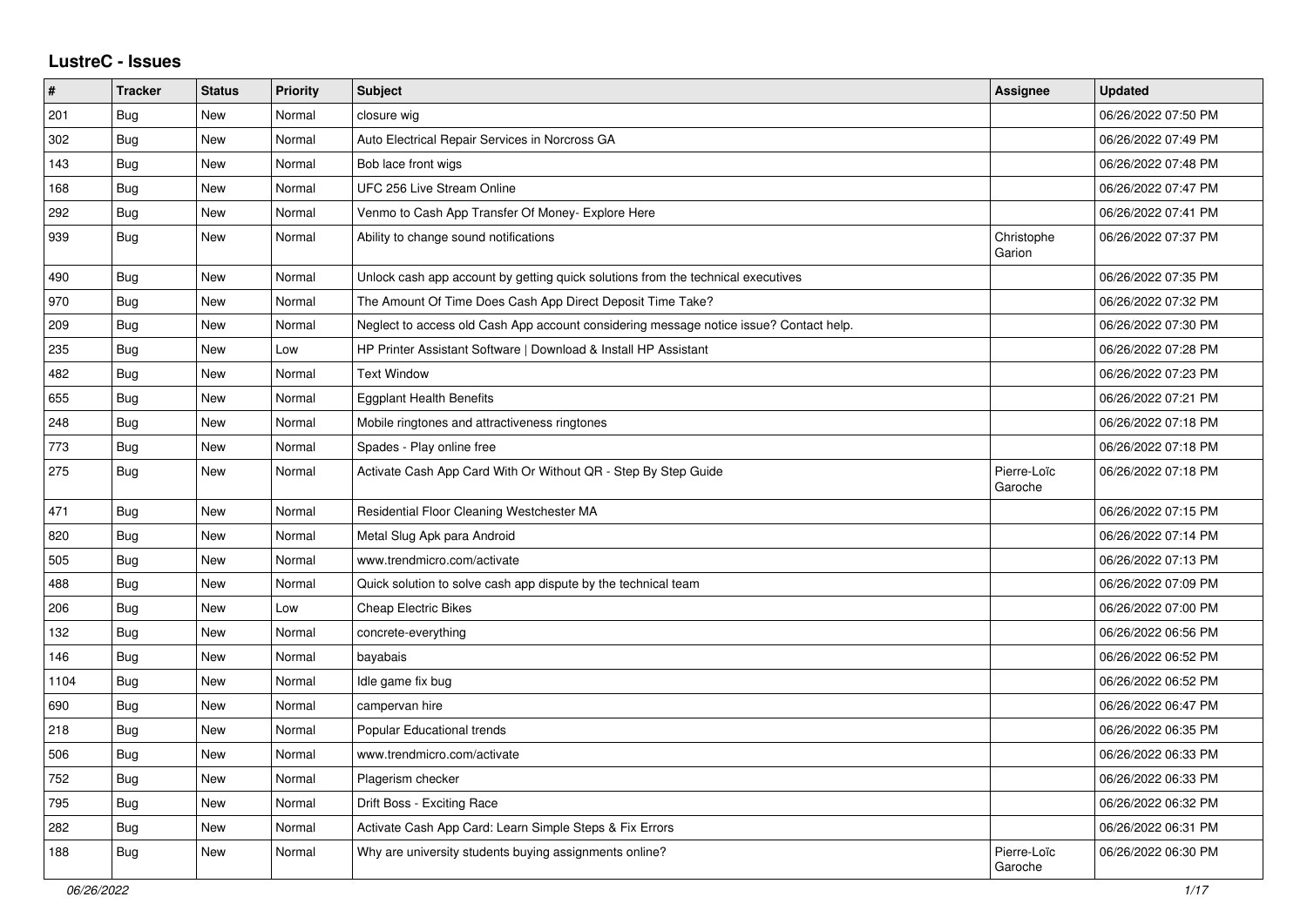| $\sharp$ | <b>Tracker</b> | <b>Status</b> | <b>Priority</b> | <b>Subject</b>                                                                           | <b>Assignee</b>      | <b>Updated</b>      |
|----------|----------------|---------------|-----------------|------------------------------------------------------------------------------------------|----------------------|---------------------|
| 529      | <b>Bug</b>     | New           | Normal          | Thop TV APK - Free Download for Android                                                  |                      | 06/26/2022 06:28 PM |
| 502      | Bug            | New           | Normal          | Les instructions pour définir des sonneries pour iPhone sont simples et faciles à suivre |                      | 06/26/2022 06:27 PM |
| 785      | Bug            | New           | Normal          | How To Get Money Off Cash App Without Card Or With A Card?                               |                      | 06/26/2022 06:26 PM |
| 1108     | <b>Bug</b>     | New           | Normal          | Six Guns Mod Apk Answers Your Questions                                                  |                      | 06/26/2022 06:26 PM |
| 901      | Feature        | New           | Normal          | good game ever                                                                           |                      | 06/26/2022 06:25 PM |
| 585      | Bug            | New           | Normal          | What is cash app help number?                                                            |                      | 06/26/2022 06:21 PM |
| 460      | Bug            | New           | Normal          | Floor Cleaning Medford MA                                                                |                      | 06/26/2022 06:18 PM |
| 787      | <b>Bug</b>     | New           | Normal          | Assured Assignment Help                                                                  |                      | 06/26/2022 06:14 PM |
| 825      | Bug            | New           | Normal          | Lucky Patcher Download                                                                   |                      | 06/26/2022 06:09 PM |
| 205      | <b>Bug</b>     | New           | Low             | Mens Designer Glasses                                                                    |                      | 06/26/2022 06:09 PM |
| 579      | Bug            | New           | Normal          | YOUR CV MAKES YOUR FIRST IMPRESSION                                                      | Christophe<br>Garion | 06/26/2022 06:07 PM |
| 1096     | Bug            | New           | Normal          | Race and experience new life.                                                            |                      | 06/26/2022 06:07 PM |
| 794      | Feature        | New           | Normal          | Safe place to buy fifa coins                                                             |                      | 06/26/2022 06:07 PM |
| 810      | Feature        | New           | Normal          | how to remove viruses from a phone                                                       |                      | 06/26/2022 06:05 PM |
| 637      | Feature        | New           | Normal          | Why do the Outlook rules not work in my account?                                         |                      | 06/26/2022 06:04 PM |
| 203      | Bug            | New           | Low             | <b>Airport Taxi Guildford</b>                                                            | Anonymous            | 06/26/2022 06:03 PM |
| 347      | Bug            | New           | Normal          | Eco/Green Cleaning Services in Chesapeake VA                                             |                      | 06/26/2022 06:01 PM |
| 129      | <b>Bug</b>     | New           | Normal          | xcvgbgh                                                                                  |                      | 06/26/2022 06:01 PM |
| 497      | Bug            | New           | Normal          | Fake Nike Dunk Low Off-White Lot 50                                                      |                      | 06/26/2022 05:57 PM |
| 489      | Bug            | New           | Normal          | Get cash app refund instantly if sent to the wrong person                                |                      | 06/26/2022 05:57 PM |
| 730      | <b>Bug</b>     | New           | Normal          | Canon IJ Network Tool                                                                    |                      | 06/26/2022 05:51 PM |
| 496      | <b>Bug</b>     | New           | Normal          | What is Live NetTV?                                                                      |                      | 06/26/2022 05:51 PM |
| 487      | Bug            | New           | Normal          | Cheap Fake Dunks                                                                         |                      | 06/26/2022 05:49 PM |
| 802      | <b>Bug</b>     | New           | Normal          | Who Is an ETL Engineer                                                                   |                      | 06/26/2022 05:48 PM |
| 170      | Feature        | New           | Normal          | top mba colleges in bangalore                                                            |                      | 06/26/2022 05:46 PM |
| 126      | Feature        | New           | Normal          | Stussy Air Force 1 replica                                                               |                      | 06/26/2022 05:46 PM |
| 611      | Feature        | New           | Normal          | Buy All Modafinil & Armodafinil Tablets @Buy Modafinil US                                |                      | 06/26/2022 05:44 PM |
| 152      | <b>Bug</b>     | New           | High            | professional bridal makeup artist                                                        | Christophe<br>Garion | 06/26/2022 05:44 PM |
| 151      | Feature        | New           | Normal          | Law Essay Writing Service - Assignments Planet                                           |                      | 06/26/2022 05:42 PM |
| 507      | <b>Bug</b>     | New           | Normal          | central.bitdefender.com                                                                  |                      | 06/26/2022 05:37 PM |
| 123      | <b>Bug</b>     | New           | Normal          | https://www.reddit.com/r/NRLgrandfinal2020/                                              |                      | 06/26/2022 05:36 PM |
| 1116     | <b>Bug</b>     | New           | Normal          | ipTV smarts pro                                                                          |                      | 06/26/2022 05:34 PM |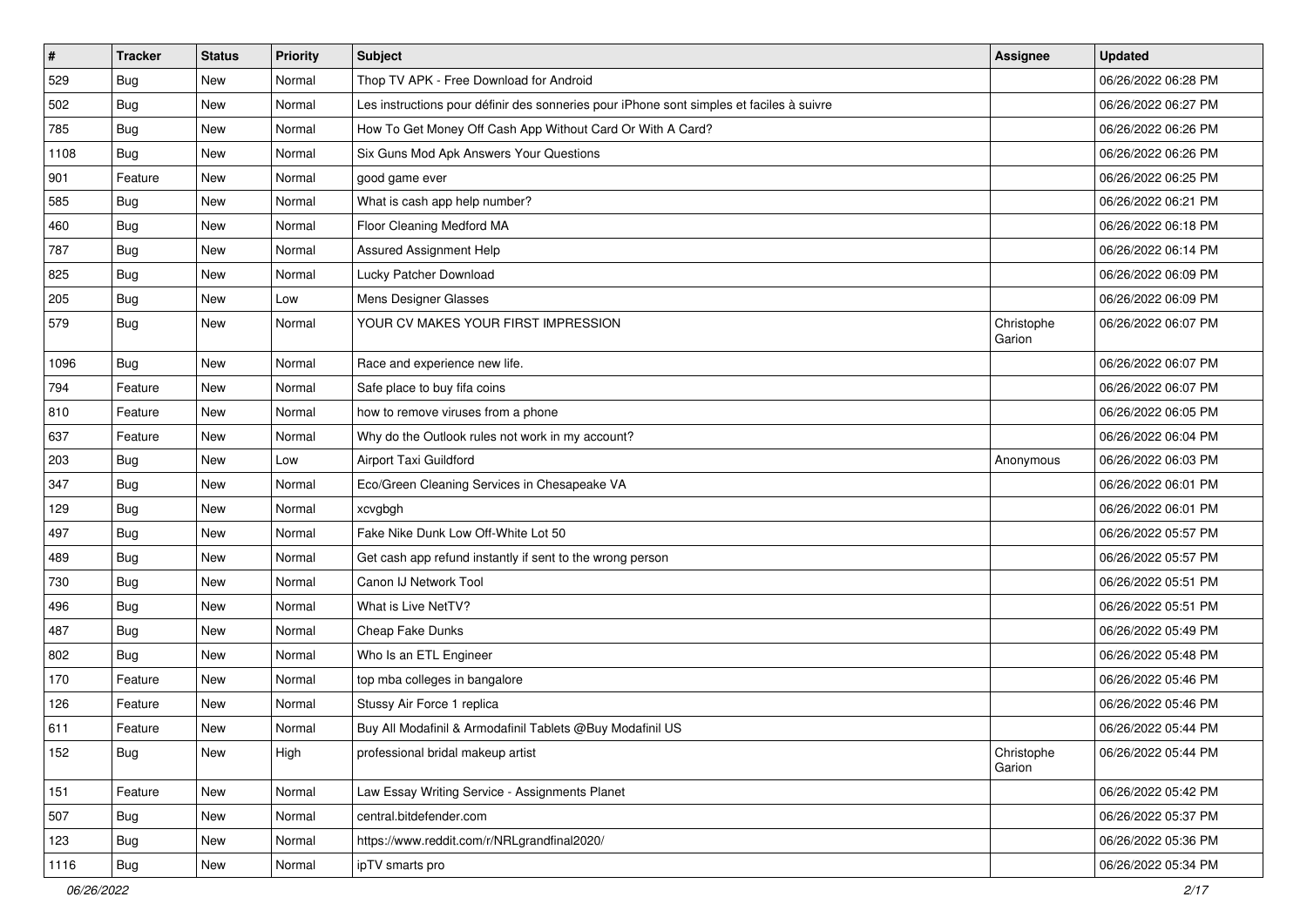| $\vert$ # | <b>Tracker</b> | <b>Status</b> | <b>Priority</b> | Subject                                                                    | <b>Assignee</b>        | <b>Updated</b>      |
|-----------|----------------|---------------|-----------------|----------------------------------------------------------------------------|------------------------|---------------------|
| 974       | <b>Bug</b>     | New           | Normal          | Watch NCAA Football Live Streaming Free                                    |                        | 06/26/2022 05:33 PM |
| 469       | Bug            | <b>New</b>    | Normal          | Germs Removal Westchester MA                                               |                        | 06/26/2022 05:31 PM |
| 696       | <b>Bug</b>     | New           | Normal          | How to Install the TuMangaOnline App                                       |                        | 06/26/2022 05:29 PM |
| 333       | Bug            | New           | Normal          | Mold Removal Services in Norfolk VA                                        |                        | 06/26/2022 05:28 PM |
| 622       | Bug            | New           | Normal          | CheapestMedsShop   100% Safe Medicines Online in UK & AUS.                 |                        | 06/26/2022 05:27 PM |
| 279       | Bug            | New           | High            | What is an essential feature of an internal communications app?            |                        | 06/26/2022 05:16 PM |
| 1098      | Bug            | New           | Normal          | Life of a Fisherman                                                        |                        | 06/26/2022 05:16 PM |
| 285       | Bug            | New           | Normal          | Have you ever written an essay?                                            |                        | 06/26/2022 05:15 PM |
| 673       | <b>Bug</b>     | <b>New</b>    | Normal          | Learn the basics of pixel art - Clear grid                                 |                        | 06/26/2022 04:57 PM |
| 716       | Bug            | New           | Normal          | La celebración de un BabyShower.                                           |                        | 06/26/2022 04:56 PM |
| 220       | Feature        | New           | Normal          | essay writing services                                                     |                        | 06/26/2022 04:55 PM |
| 666       | Bug            | New           | Normal          | 470+ pages à colorier de Noël                                              |                        | 06/26/2022 04:55 PM |
| 535       | Bug            | New           | Normal          | Getting Tangled Problems When You Try To Apply For Cash App Delete Account | Christophe<br>Garion   | 06/26/2022 04:51 PM |
| 940       | Bug            | <b>New</b>    | Normal          | What is Plex and Is Plex Legal?                                            |                        | 06/26/2022 04:50 PM |
| 580       | Bug            | New           | High            | What is Narrative Essay?                                                   | Christophe<br>Garion   | 06/26/2022 04:49 PM |
| 809       | Bug            | New           | Normal          | Smash Karts - immerse yourself in the exciting race                        |                        | 06/26/2022 04:49 PM |
| 255       | Feature        | New           | Normal          | best doctor for psoriasis                                                  |                        | 06/26/2022 04:49 PM |
| 246       | Bug            | New           | Normal          | The Beast App                                                              |                        | 06/26/2022 04:47 PM |
| 632       | Bug            | <b>New</b>    | Normal          | CheapestMedsShop   100% Safe Medicines Online in UK & AUS.                 |                        | 06/26/2022 04:45 PM |
| 331       | <b>Bug</b>     | New           | Normal          | Water Extraction Services in Norfolk VA                                    |                        | 06/26/2022 04:41 PM |
| 644       | Bug            | New           | Normal          | <b>TeaTV App Review</b>                                                    |                        | 06/26/2022 04:40 PM |
| 565       | Bug            | New           | Normal          | How To Install RepelisPlus On Your Android Phone?                          |                        | 06/26/2022 04:39 PM |
| 345       | <b>Bug</b>     | New           | Normal          | Stain Protection Services in Chesapeake VA                                 |                        | 06/26/2022 04:36 PM |
| 610       | Feature        | New           | Normal          | CheapestMedsShop 100% Safe Medicines Online in USA UK & AUS.               |                        | 06/26/2022 04:35 PM |
| 262       | Bug            | New           | Normal          | It this true to dealing Wuth                                               |                        | 06/26/2022 04:31 PM |
| 120       | Bug            | New           | Normal          | ghfjtkx                                                                    | Pierre-Loïc<br>Garoche | 06/26/2022 04:31 PM |
| 801       | Bug            | New           | Normal          | Who Is an ETL Engineer                                                     |                        | 06/26/2022 04:29 PM |
| 750       | Bug            | New           | Normal          | Create a Report Template                                                   |                        | 06/26/2022 04:27 PM |
| 261       | Bug            | New           | Normal          | Ringtone Downloads - Easy Ways Come Up With Your Own Ringtones             |                        | 06/26/2022 04:23 PM |
| 601       | Bug            | New           | Normal          | Best Essay Writing Service UK                                              | Pierre-Loïc<br>Garoche | 06/26/2022 04:23 PM |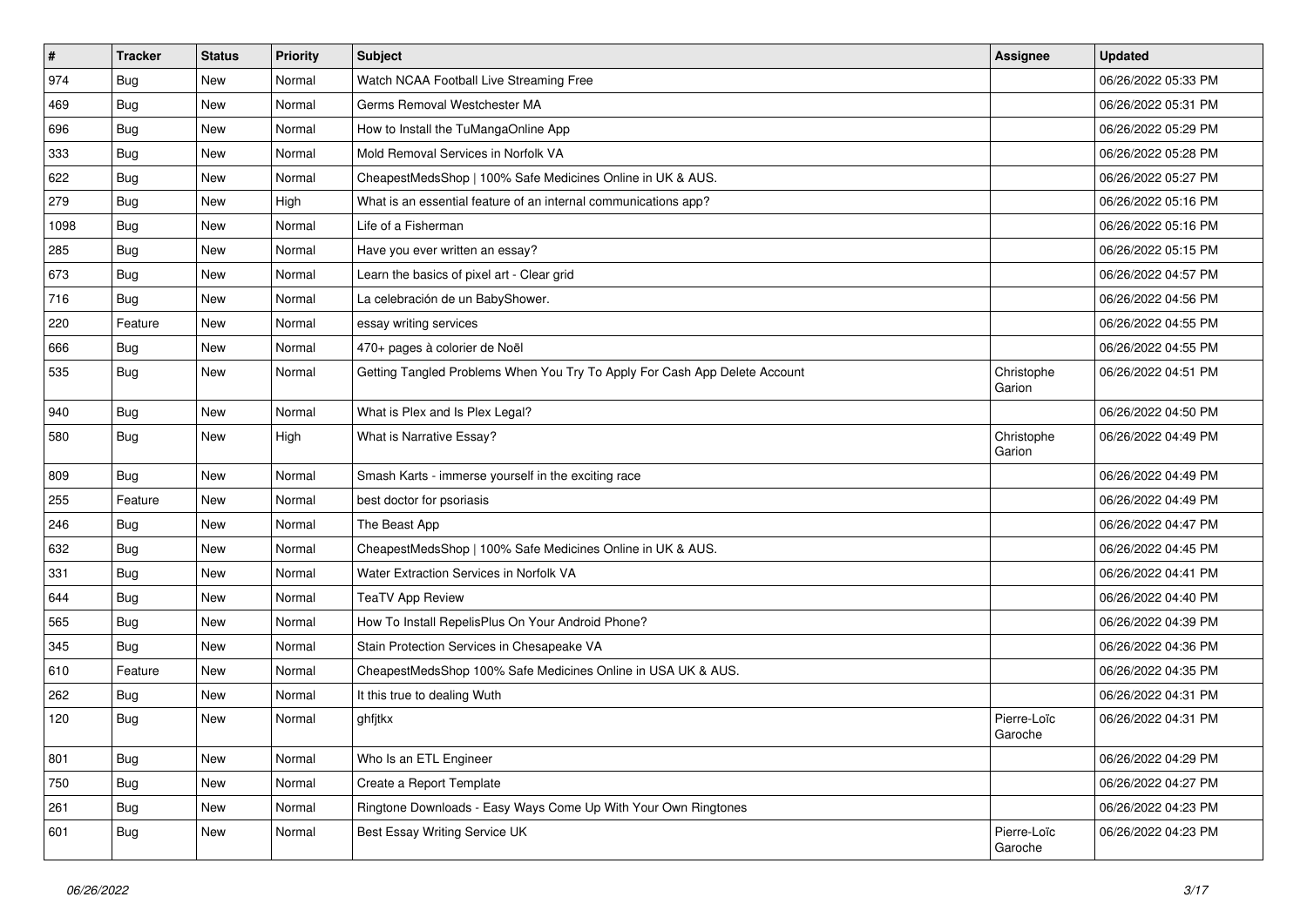| $\vert$ # | <b>Tracker</b> | <b>Status</b> | <b>Priority</b> | Subject                                                                | <b>Assignee</b>        | <b>Updated</b>      |
|-----------|----------------|---------------|-----------------|------------------------------------------------------------------------|------------------------|---------------------|
| 1097      | <b>Bug</b>     | New           | Normal          | Race and experience new life.                                          |                        | 06/26/2022 04:22 PM |
| 712       | Bug            | New           | Normal          | <b>Tips and Tricks</b>                                                 |                        | 06/26/2022 04:19 PM |
| 233       | <b>Bug</b>     | New           | Normal          | Anauthorsway.com: My User Experience                                   |                        | 06/26/2022 04:14 PM |
| 817       | <b>Bug</b>     | New           | Normal          | Pacman 30th Anniversary                                                |                        | 06/26/2022 04:13 PM |
| 631       | Bug            | New           | Normal          | How Can I Load Cash App Card at Walmart straight away?                 |                        | 06/26/2022 04:07 PM |
| 501       | Bug            | New           | Normal          | How Do I Annihilate Cash App Transfer Failed Problems Effectively      | Pierre-Loïc<br>Garoche | 06/26/2022 04:03 PM |
| 380       | Bug            | New           | Normal          | Moving Services in McLean VA                                           |                        | 06/26/2022 03:57 PM |
| 74        | <b>Bug</b>     | New           | Normal          | const is not supported inside contract                                 | Pierre-Loïc<br>Garoche | 06/26/2022 03:47 PM |
| 493       | Feature        | New           | High            | chainsaw dance                                                         |                        | 06/26/2022 03:46 PM |
| 508       | Bug            | New           | Normal          | hire a professional dissertation help                                  |                        | 06/26/2022 03:38 PM |
| 511       | Feature        | New           | Normal          | Fashion                                                                | Anonymous              | 06/26/2022 03:33 PM |
| 234       | Bug            | New           | Normal          | My Personal Experience With the College Writing Services               |                        | 06/26/2022 03:30 PM |
| 732       | Bug            | New           | Normal          | Get rectifications steps about why cash app transfer failed            |                        | 06/26/2022 03:28 PM |
| 797       | Bug            | New           | Normal          | Psychedelic                                                            | Christophe<br>Garion   | 06/26/2022 03:26 PM |
| 515       | Bug            | New           | Normal          | Fragment Nike Dunk High Tokyo Fake                                     |                        | 06/26/2022 03:25 PM |
| 219       | <b>Bug</b>     | New           | Normal          | Free Ringtones for Cell Phones.                                        |                        | 06/26/2022 03:23 PM |
| 284       | Bug            | New           | Normal          | All About Cash App Transfer Fail Problems                              |                        | 06/26/2022 03:15 PM |
| 193       | Bug            | <b>New</b>    | Normal          | 18% Discount on Homeopathic medicines                                  |                        | 06/26/2022 03:13 PM |
| 674       | Bug            | New           | Normal          | The best game in 2021                                                  | Pierre-Loïc<br>Garoche | 06/26/2022 03:10 PM |
| 478       | Feature        | New           | Normal          | Is it safe to install third-party WhatsApp GB?                         |                        | 06/26/2022 03:03 PM |
| 1077      | <b>Bug</b>     | New           | Normal          | Les excellentes façons d'utiliser ces images                           |                        | 06/26/2022 02:59 PM |
| 158       | Bug            | New           | Normal          | dfghj zcvgh                                                            |                        | 06/26/2022 02:58 PM |
| 592       | Bug            | New           | Normal          | Deezer Premium APK - Baixe músicas de qualquer lugar do mundo de graça |                        | 06/26/2022 02:55 PM |
| 519       | <b>Bug</b>     | New           | Normal          | Are you finding online UK Assignment writers?                          |                        | 06/26/2022 02:55 PM |
| 649       | Feature        | New           | Normal          | Pear Health Benefits                                                   |                        | 06/26/2022 02:53 PM |
| 789       | Bug            | New           | Normal          | Full version                                                           |                        | 06/26/2022 02:47 PM |
| 247       | Bug            | New           | Normal          | best 4 Channel Amp                                                     |                        | 06/26/2022 02:47 PM |
| 312       | <b>Bug</b>     | New           | Normal          | Stain Protection Services in Virginia Beach VA                         |                        | 06/26/2022 02:46 PM |
| 582       | Bug            | New           | Normal          | Cash App Won't Let Me Send Money If There Is A Low Balance Available   | Pierre-Loïc<br>Garoche | 06/26/2022 02:39 PM |
| 119       | Bug            | New           | Normal          | klhjigyu                                                               |                        | 06/26/2022 02:31 PM |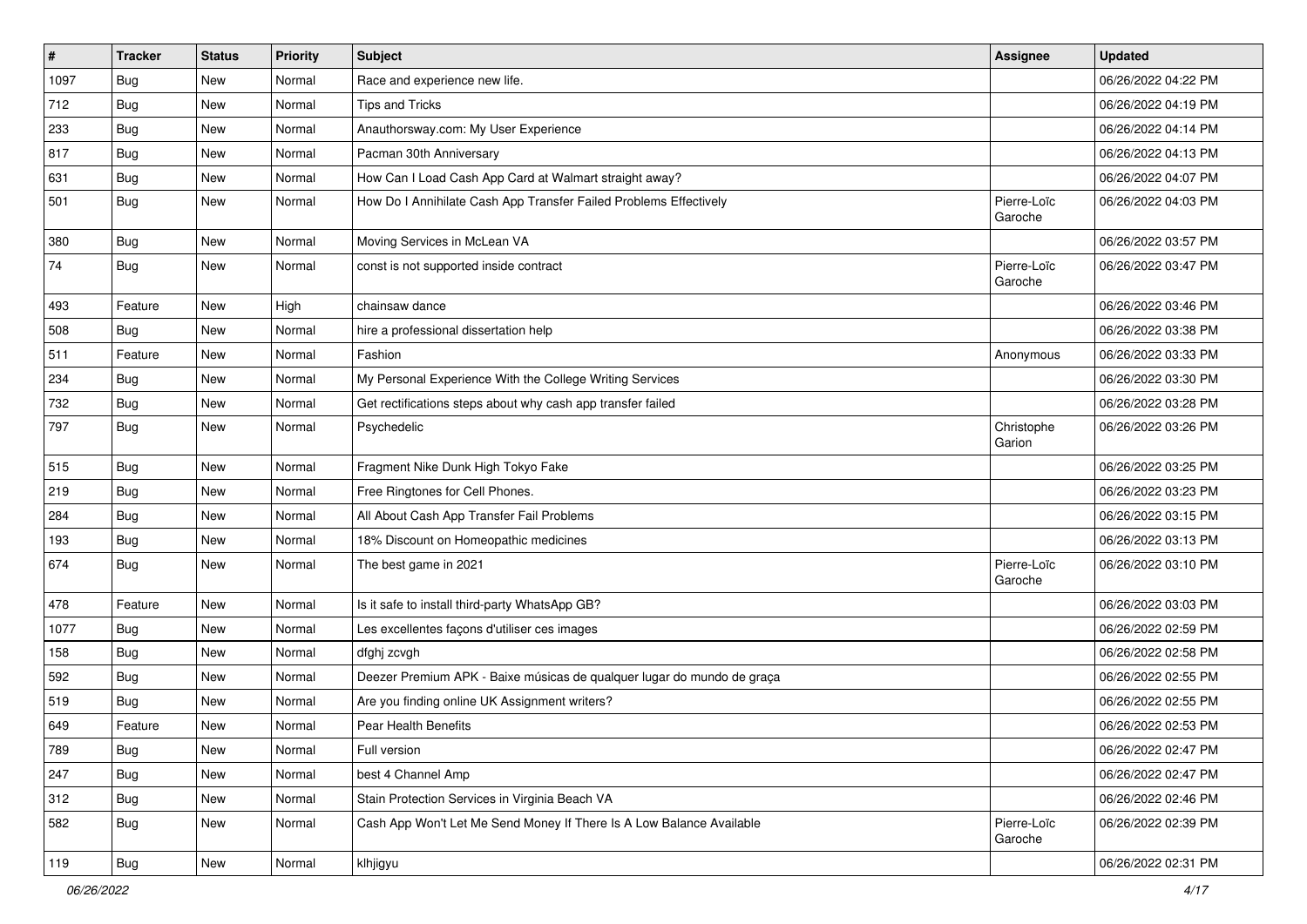| $\vert$ # | <b>Tracker</b> | <b>Status</b> | <b>Priority</b> | <b>Subject</b>                                                      | Assignee               | <b>Updated</b>      |
|-----------|----------------|---------------|-----------------|---------------------------------------------------------------------|------------------------|---------------------|
| 494       | <b>Bug</b>     | <b>New</b>    | Normal          | <b>Buy Discussion Post</b>                                          |                        | 06/26/2022 02:29 PM |
| 525       | Bug            | <b>New</b>    | Normal          | If you don't have a QR code: How to activate cash app card in app   |                        | 06/26/2022 02:27 PM |
| 183       | Bug            | <b>New</b>    | Normal          | Nursing Assignment Help Online                                      |                        | 06/26/2022 02:25 PM |
| 237       | Feature        | New           | Normal          | HP Printer Assistant Software   Download & Install HP Assistant     |                        | 06/26/2022 02:24 PM |
| 503       | <b>Bug</b>     | <b>New</b>    | Normal          | Youtube Premium Apk free download for Android                       |                        | 06/26/2022 02:23 PM |
| 513       | <b>Bug</b>     | <b>New</b>    | Normal          | Unlock cash app account using the easy steps:                       | Anonymous              | 06/26/2022 02:22 PM |
| 822       | <b>Bug</b>     | New           | Normal          | Dowload Your Boyfriend Game                                         |                        | 06/26/2022 02:21 PM |
| 250       | <b>Bug</b>     | New           | Normal          | Reviews of phone ringtones                                          |                        | 06/26/2022 02:11 PM |
| 573       | <b>Bug</b>     | New           | Normal          | Experimente lo mejor en la aplicación Apk de juegos gratis          |                        | 06/26/2022 02:11 PM |
| 531       | <b>Bug</b>     | <b>New</b>    | Normal          | Cheap Assignment Writing Service UK                                 | Anonymous              | 06/26/2022 02:10 PM |
| 278       | Bug            | New           | Normal          | Cash App Help & Solutions - Here You Will Get Better Assistance     |                        | 06/26/2022 02:05 PM |
| 961       | Bug            | New           | Normal          | TeaTv is an Android                                                 |                        | 06/26/2022 02:02 PM |
| 141       | Feature        | New           | Normal          | Something about jerry curly                                         |                        | 06/26/2022 02:02 PM |
| 589       | <b>Bug</b>     | New           | Normal          | How can I get the cash app phone number of customer support?        |                        | 06/26/2022 01:59 PM |
| 180       | Feature        | <b>New</b>    | Normal          | homoeobazaar                                                        |                        | 06/26/2022 01:57 PM |
| 754       | Bug            | New           | Normal          | Cómo descargar tonos gratis de teléfono celular                     |                        | 06/26/2022 01:56 PM |
| 568       | Bug            | New           | Normal          | Instale a versão mais recente do YouTube Premium                    |                        | 06/26/2022 01:53 PM |
| 267       | Bug            | New           | Normal          | How To Use Internet Radio Services To Listen To Your Favorite Songs |                        | 06/26/2022 01:52 PM |
| 768       | <b>Bug</b>     | <b>New</b>    | Normal          | Where can you buy best jackets online?                              |                        | 06/26/2022 01:50 PM |
| 175       | Feature        | <b>New</b>    | Normal          | All About Cash App Transfer Fail Problems                           |                        | 06/26/2022 01:45 PM |
| 144       | Bug            | <b>New</b>    | Normal          | curly bob lace front wigs                                           |                        | 06/26/2022 01:44 PM |
| 705       | <b>Bug</b>     | New           | Normal          | wuxiaworld                                                          |                        | 06/26/2022 01:43 PM |
| 784       | Bug            | New           | Normal          | How To Add Money On Cash App Card And Check The Funds?              |                        | 06/26/2022 01:43 PM |
| 553       | <b>Bug</b>     | <b>New</b>    | Normal          | Cinema HD APK - Free Movie Enjoyment App on Android                 |                        | 06/26/2022 01:39 PM |
| 699       | <b>Bug</b>     | <b>New</b>    | Normal          | Would you be able to utilize Cash App Twitch?                       |                        | 06/26/2022 01:31 PM |
| 735       | <b>Bug</b>     | New           | Normal          | A quick fix of how to get money back from cash app stocks           |                        | 06/26/2022 01:31 PM |
| 575       | Feature        | New           | Low             | cheap jordan replicas for sale                                      | Pierre-Loïc<br>Garoche | 06/26/2022 01:30 PM |
| 265       | <b>Bug</b>     | <b>New</b>    | Normal          | 3 Faq's On Downloading To Your Apple Ipod                           |                        | 06/26/2022 01:26 PM |
| 623       | <b>Bug</b>     | <b>New</b>    | Normal          | Listen to online radio stations for mobile phones                   |                        | 06/26/2022 01:20 PM |
| 640       | Bug            | New           | Normal          | play game with me                                                   |                        | 06/26/2022 01:19 PM |
| 759       | Bug            | <b>New</b>    | Normal          | Canon IJ Network Tool                                               | Pierre-Loïc<br>Garoche | 06/26/2022 01:17 PM |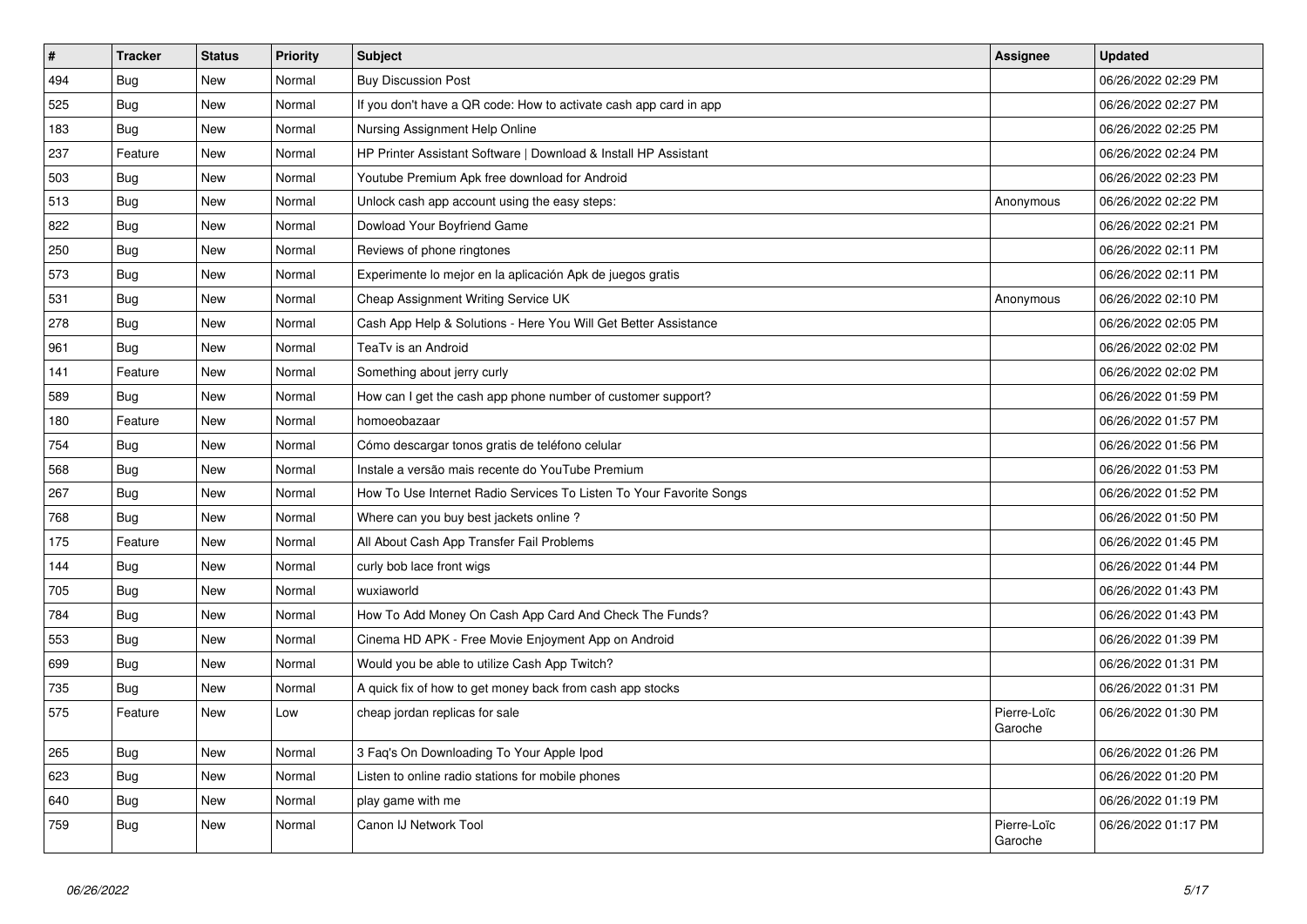| $\pmb{\#}$ | <b>Tracker</b> | <b>Status</b> | <b>Priority</b> | <b>Subject</b>                                                                         | <b>Assignee</b>        | <b>Updated</b>      |
|------------|----------------|---------------|-----------------|----------------------------------------------------------------------------------------|------------------------|---------------------|
| 523        | <b>Bug</b>     | New           | Normal          | What Is The Right Google Account Recovery Aid To Regain Account Access?                | Pierre-Loïc<br>Garoche | 06/26/2022 01:15 PM |
| 687        | Bug            | New           | Normal          | How to use twitch.tv/activate?                                                         |                        | 06/26/2022 01:15 PM |
| 1018       | Bug            | New           | Normal          | So erhalten Sie ein kostenloses Hörbuch                                                |                        | 06/26/2022 01:15 PM |
| 694        | Bug            | New           | Normal          | How to Get Guidance On How To Cash App Withdrawal Limit?                               | Christophe<br>Garion   | 06/26/2022 01:15 PM |
| 510        | Feature        | New           | Normal          | Fashion                                                                                | Anonymous              | 06/26/2022 01:11 PM |
| 88         | <b>Bug</b>     | New           | Normal          | kind2 output: When for node arguments                                                  | Pierre-Loïc<br>Garoche | 06/26/2022 01:11 PM |
| 555        | Bug            | New           | Normal          | web design development in hyderabad                                                    |                        | 06/26/2022 01:08 PM |
| 798        | Bug            | New           | Normal          | Who Is an ETL Engineer                                                                 |                        | 06/26/2022 01:07 PM |
| 537        | <b>Bug</b>     | New           | Normal          | Get tech assistance with customer support on ATT Yahoo email login issue.              |                        | 06/26/2022 01:06 PM |
| 157        | Bug            | New           | Normal          | Forget cash app pin                                                                    |                        | 06/26/2022 01:04 PM |
| 664        | <b>Bug</b>     | New           | Normal          | Tea TV Apk Download - The Best Way to Watch Movies Offline                             |                        | 06/26/2022 12:59 PM |
| 289        | Bug            | New           | Normal          | Recover Yahoo Mail Forgotten Password - Explore Kanata Chinese                         |                        | 06/26/2022 12:59 PM |
| 811        | Bug            | New           | Normal          | Canon IJ Network Tool                                                                  |                        | 06/26/2022 12:58 PM |
| 251        | <b>Bug</b>     | New           | Normal          | All About Cash App Transfer Fail Problems                                              | Pierre-Loïc<br>Garoche | 06/26/2022 12:57 PM |
| 136        | Bug            | New           | Normal          | snappow                                                                                |                        | 06/26/2022 12:51 PM |
| 189        | <b>Bug</b>     | New           | Normal          | <b>College Biology Writing Services</b>                                                |                        | 06/26/2022 12:50 PM |
| 922        | <b>Bug</b>     | New           | Normal          | Why Is The Need For Assignment Writing Services?                                       |                        | 06/26/2022 12:42 PM |
| 228        | <b>Bug</b>     | New           | Normal          | Why Does Cash App Transaction Failed? - Here Is the Answer                             |                        | 06/26/2022 12:40 PM |
| 783        | <b>Bug</b>     | New           | Normal          | How Do I Determine The Reasons And Solutions To Fix Cash App Transfer Failed?          |                        | 06/26/2022 12:30 PM |
| 263        | Feature        | New           | Normal          | Wrecked Car Is Nothing But A Worthless                                                 | Pierre-Loïc<br>Garoche | 06/26/2022 12:27 PM |
| 749        | Bug            | New           | Normal          | The Best Bubble Shooter Game for Android                                               |                        | 06/26/2022 12:12 PM |
| 719        | <b>Bug</b>     | New           | Normal          | How Do I Send \$5000 Through Cash App Account With Ease?                               |                        | 06/26/2022 12:11 PM |
| 941        | <b>Bug</b>     | New           | Normal          | is Disney Now and Disney Plus different?                                               |                        | 06/26/2022 12:10 PM |
| 1115       | <b>Bug</b>     | New           | Normal          | How to access your saved favorite Tiktok                                               |                        | 06/26/2022 12:01 PM |
| 466        | Bug            | New           | Normal          | Floor Stripping Westchester MA                                                         |                        | 06/26/2022 11:57 AM |
| 549        | Bug            | New           | Normal          | Radio Luisteren                                                                        |                        | 06/26/2022 11:56 AM |
| 260        | <b>Bug</b>     | New           | Normal          | Web Design Services Near Me                                                            |                        | 06/26/2022 11:55 AM |
| ${\bf 75}$ | <b>Bug</b>     | New           | Normal          | exception File "checks/algebraicLoop.ml", line 368, characters 16-22: Assertion failed |                        | 06/26/2022 11:50 AM |
| 491        | Feature        | New           | Normal          | Automatically download and paste Reddit wallpapers into Windows                        |                        | 06/26/2022 11:49 AM |
| 486        | Bug            | New           | Low             | HP Wireless Printer Setup                                                              | Anonymous              | 06/26/2022 11:47 AM |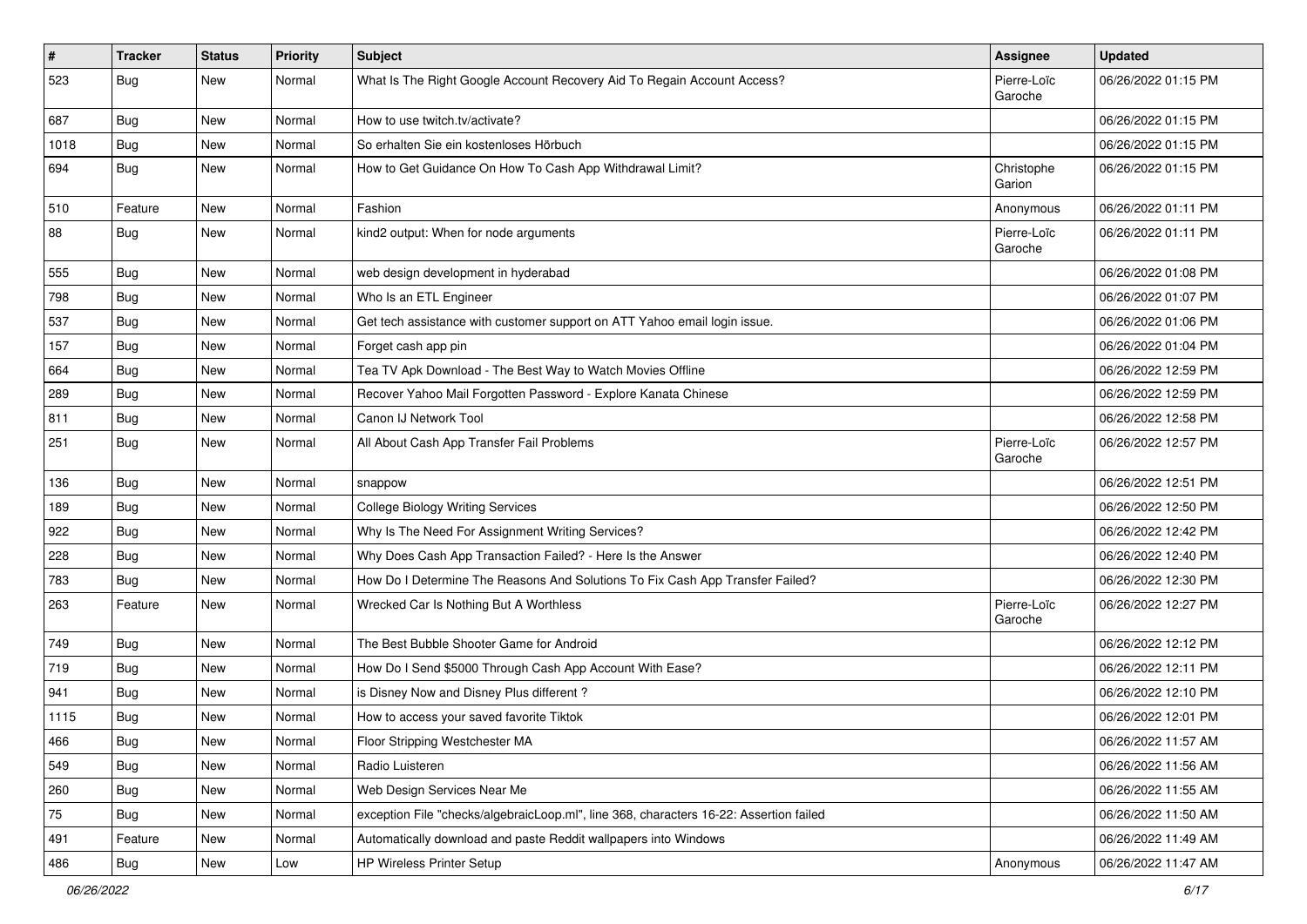| $\pmb{\#}$ | <b>Tracker</b> | <b>Status</b> | <b>Priority</b> | <b>Subject</b>                                                                       | <b>Assignee</b>        | <b>Updated</b>      |
|------------|----------------|---------------|-----------------|--------------------------------------------------------------------------------------|------------------------|---------------------|
| 264        | <b>Bug</b>     | New           | Normal          | We Buy Your Unwanted Car                                                             | Corentin<br>Lauverjat  | 06/26/2022 11:42 AM |
| 150        | Bug            | New           | Normal          | dfgh                                                                                 |                        | 06/26/2022 11:41 AM |
| 702        | <b>Bug</b>     | New           | Normal          | Avail Chime Customer Service to know How To Get Chime Bank Statement                 |                        | 06/26/2022 11:41 AM |
| 500        | <b>Bug</b>     | New           | Normal          | Simply contact the technical team, to find the solution to cash app refund problems. | Pierre-Loïc<br>Garoche | 06/26/2022 11:36 AM |
| 194        | Bug            | New           | Normal          | lace closure wigs                                                                    |                        | 06/26/2022 11:34 AM |
| 1120       | <b>Bug</b>     | New           | Normal          | Summary of 5 best coloring apps on phones                                            |                        | 06/26/2022 11:32 AM |
| 231        | Bug            | New           | Normal          | Is the ringtone download difficult or not?                                           | Pierre-Loïc<br>Garoche | 06/26/2022 11:30 AM |
| 777        | Bug            | New           | Normal          | Obtain driving instructions using Google Maps.                                       |                        | 06/26/2022 11:30 AM |
| 522        | Feature        | New           | Normal          | Can You Check App Limits, If Cash app won't let me send money?                       |                        | 06/26/2022 11:29 AM |
| 536        | <b>Bug</b>     | New           | Normal          | How to check the balance on the cash app card                                        | Hamza<br>Bourbouh      | 06/26/2022 11:28 AM |
| 495        | Bug            | New           | Normal          | Twitch Clip Downloader Download Twitch Clips Online 2021                             |                        | 06/26/2022 11:27 AM |
| 230        | Bug            | New           | Normal          | Add Money To Cash App Card - Auto Cash Apps                                          |                        | 06/26/2022 11:25 AM |
| 258        | <b>Bug</b>     | New           | Normal          | Fake Nike Dunk High AMBUSH Deep Royal                                                |                        | 06/26/2022 11:25 AM |
| 698        | Feature        | New           | Normal          | Connect with cash app representative to ask about cash app flip scam                 |                        | 06/26/2022 11:24 AM |
| 574        | Bug            | New           | Normal          | How to fix the Epson printer offline issue due to a wired connection?                |                        | 06/26/2022 11:19 AM |
| 620        | <b>Bug</b>     | New           | Normal          | Viagra Meds: Fastest & Quick Delivery On Your Doorstep - USA                         |                        | 06/26/2022 11:15 AM |
| 604        | Bug            | New           | Normal          | Idle Game Online                                                                     |                        | 06/26/2022 11:11 AM |
| 473        | <b>Bug</b>     | New           | Normal          | Floor Stripping Arlington MA                                                         |                        | 06/26/2022 11:10 AM |
| 685        | <b>Bug</b>     | New           | Low             | youtube thumbnail downloader                                                         | Pierre-Loïc<br>Garoche | 06/26/2022 11:07 AM |
| 257        | Bug            | New           | Normal          | Best latte machines                                                                  |                        | 06/26/2022 11:07 AM |
| 788        | Bug            | New           | Normal          | Intro Maker Mod APK                                                                  |                        | 06/26/2022 11:01 AM |
| 541        | Bug            | New           | Normal          | How to fix the cash app payment failed errors?                                       |                        | 06/26/2022 11:01 AM |
| 470        | <b>Bug</b>     | New           | Normal          | Commercial Floor Cleaning Westchester MA                                             |                        | 06/26/2022 10:56 AM |
| 140        | <b>Bug</b>     | New           | Normal          | sugarbalanceusa                                                                      |                        | 06/26/2022 10:54 AM |
| 567        | Bug            | New           | Normal          | Singapore assignment help                                                            |                        | 06/26/2022 10:52 AM |
| 118        | Bug            | New           | Normal          | golf                                                                                 | Anonymous              | 06/26/2022 10:39 AM |
| 547        | Bug            | New           | Normal          | Get rid of the issue of cash app down by calling experts.                            |                        | 06/26/2022 10:38 AM |
| 764        | <b>Bug</b>     | New           | Normal          | What is available to see what I can watch HBO Max?                                   |                        | 06/26/2022 10:38 AM |
| 952        | Bug            | New           | Normal          | Canon IJ Network Tool                                                                |                        | 06/26/2022 10:35 AM |
| 577        | <b>Bug</b>     | New           | Normal          | Follow these easy steps to make Admiral Casino Login                                 |                        | 06/26/2022 10:30 AM |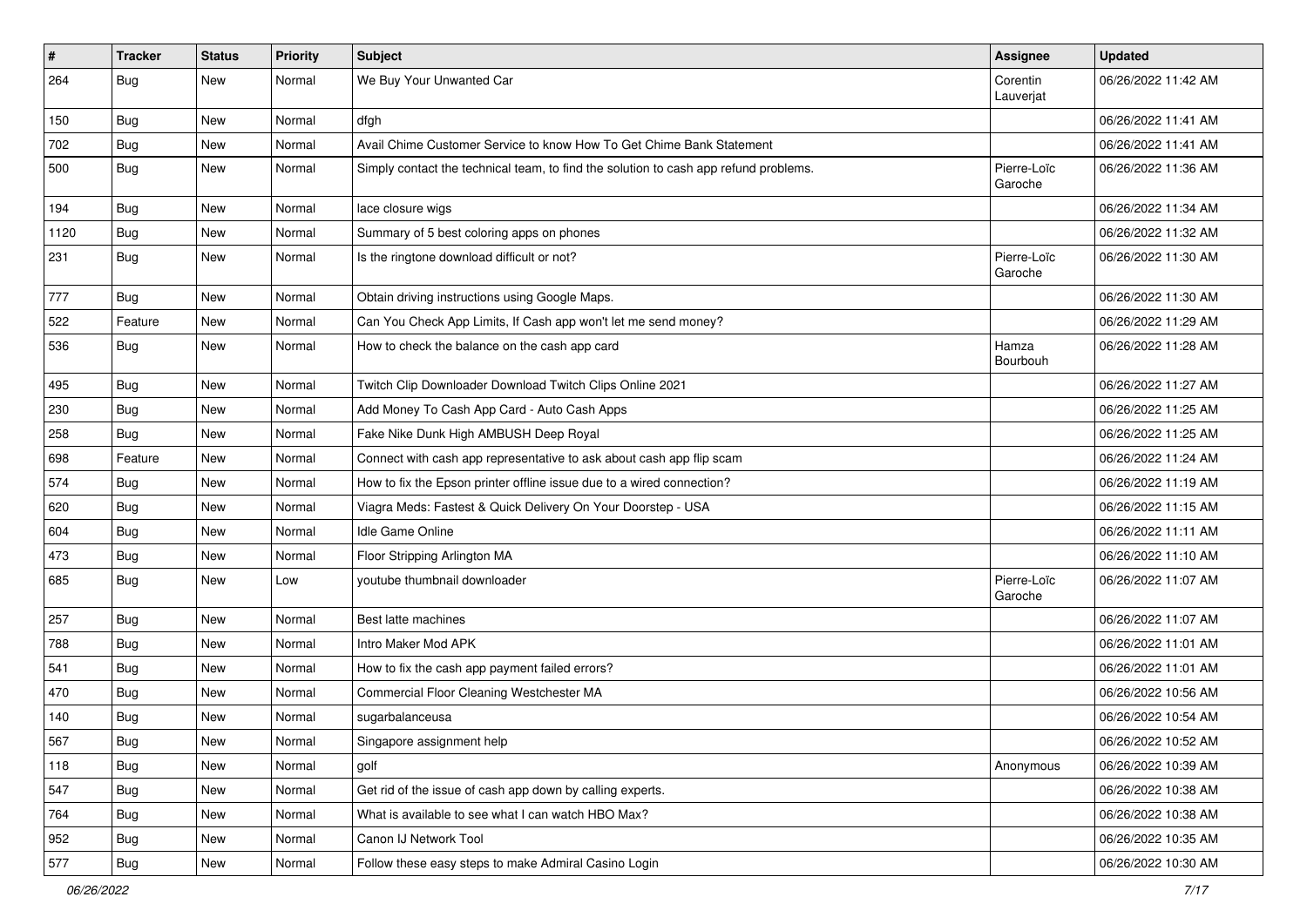| $\vert$ # | <b>Tracker</b> | <b>Status</b> | <b>Priority</b> | <b>Subject</b>                                                                                                                                           | <b>Assignee</b>      | <b>Updated</b>      |
|-----------|----------------|---------------|-----------------|----------------------------------------------------------------------------------------------------------------------------------------------------------|----------------------|---------------------|
| 812       | Feature        | <b>New</b>    | Normal          | canon.com/ijsetup                                                                                                                                        |                      | 06/26/2022 10:21 AM |
| 662       | Bug            | <b>New</b>    | Normal          | Oreo TV Download - The Easiest Way to Watch Live TV                                                                                                      |                      | 06/26/2022 10:14 AM |
| 581       | Bug            | <b>New</b>    | Normal          | E-Learning Course Help                                                                                                                                   |                      | 06/26/2022 10:14 AM |
| 597       | <b>Bug</b>     | <b>New</b>    | Normal          | Universo s / f Download                                                                                                                                  |                      | 06/26/2022 10:14 AM |
| 169       | <b>Bug</b>     | <b>New</b>    | Normal          | CV Maker - UAE CV Writing Agency                                                                                                                         |                      | 06/26/2022 10:12 AM |
| 617       | <b>Bug</b>     | <b>New</b>    | Normal          | Buy Vidalista Tablets (Tadalafil) at [\$25 OFF + Free Shipping] Vidalistatablets                                                                         |                      | 06/26/2022 10:11 AM |
| 214       | Feature        | <b>New</b>    | Normal          | Five Christmas Apps For Apple Users                                                                                                                      |                      | 06/26/2022 10:10 AM |
| 967       | Feature        | New           | Normal          | stream live nfl games free online                                                                                                                        |                      | 06/26/2022 10:09 AM |
| 190       | Bug            | New           | Normal          | All About Cash App Transfer Fail Problems                                                                                                                |                      | 06/26/2022 10:07 AM |
| 215       | Bug            | <b>New</b>    | Normal          | How For Top Level Cell Phone For You                                                                                                                     |                      | 06/26/2022 10:03 AM |
| 372       | Bug            | New           | Normal          | Auto Transport Services in Arlington County VA                                                                                                           |                      | 06/26/2022 10:03 AM |
| 184       | <b>Bug</b>     | New           | Normal          | <b>Affordable Business Writing Services</b>                                                                                                              |                      | 06/26/2022 09:46 AM |
| 642       | Bug            | New           | Normal          | thong tin thoi tiet ngay hom nay                                                                                                                         |                      | 06/26/2022 09:45 AM |
| 993       | <b>Bug</b>     | New           | Normal          | IO Games Free Online                                                                                                                                     |                      | 06/26/2022 09:41 AM |
| 652       | <b>Bug</b>     | New           | Normal          | <b>Sesame Health Benefits</b>                                                                                                                            |                      | 06/26/2022 09:38 AM |
| 400       | <b>Bug</b>     | New           | Normal          | Office Moving Services in Potomac MD                                                                                                                     |                      | 06/26/2022 09:28 AM |
| 799       | <b>Bug</b>     | New           | Normal          | Who Is an ETL Engineer                                                                                                                                   |                      | 06/26/2022 09:27 AM |
| 181       | Bug            | New           | Normal          | <b>Healthcare Custom Writing Services</b>                                                                                                                |                      | 06/26/2022 09:26 AM |
| 989       | Bug            | New           | Normal          | Barewoods Wax Cigar                                                                                                                                      |                      | 06/26/2022 09:19 AM |
| 1111      | Bug            | New           | Normal          | LOLBeans is a fun battle royale game where you race with other players while avoiding obstacles. Reach the end<br>of the course in competitive gameplay! |                      | 06/26/2022 09:17 AM |
| 167       | Bug            | <b>New</b>    | Normal          | instant loan without documents                                                                                                                           | Anonymous            | 06/26/2022 09:16 AM |
| 504       | Bug            | New           | Normal          | A beginner should always look for online Java assignment help!                                                                                           |                      | 06/26/2022 09:15 AM |
| 706       | Bug            | <b>New</b>    | Normal          | How Can You Cancel A Cash App Payment Without Any Prior Information?                                                                                     |                      | 06/26/2022 09:13 AM |
| 770       | Bug            | <b>New</b>    | Normal          | Canon IJ Network Tool                                                                                                                                    |                      | 06/26/2022 09:12 AM |
| 1109      | Feature        | <b>New</b>    | Normal          | Six Guns Mod Apk Answers Your Questions                                                                                                                  | Christophe<br>Garion | 06/26/2022 09:12 AM |
| 613       | <b>Bug</b>     | New           | Normal          | Buy Aspadol 100mg Tab Online in US, UK, AU   Erospharmacy                                                                                                |                      | 06/26/2022 09:10 AM |
| 142       | Feature        | <b>New</b>    | Normal          | About ashimary hair                                                                                                                                      |                      | 06/26/2022 09:07 AM |
| 115       | <b>Bug</b>     | New           | Normal          | NFL LIVE STREAM                                                                                                                                          |                      | 06/26/2022 08:48 AM |
| 958       | Bug            | New           | Normal          | Avail Cash app support service to know Sutton bank cash app number                                                                                       |                      | 06/26/2022 08:46 AM |
| 658       | Bug            | New           | Normal          | Watermelon Nutrition Facts And Health Benefits                                                                                                           |                      | 06/26/2022 08:33 AM |
| 336       | Bug            | New           | Normal          | Tile & Grout Cleaning Services in Norfolk VA                                                                                                             |                      | 06/26/2022 08:33 AM |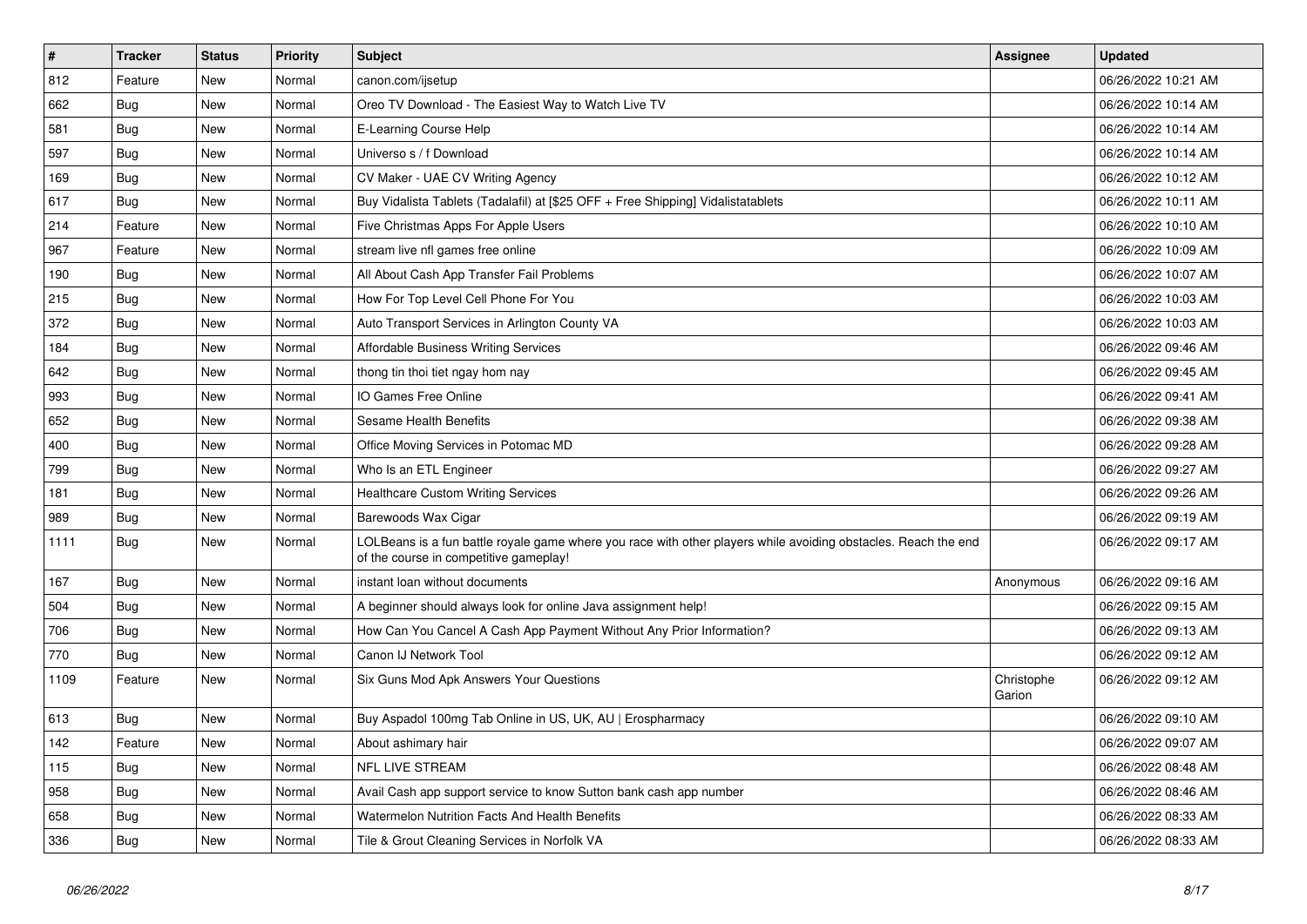| $\pmb{\#}$ | <b>Tracker</b> | <b>Status</b> | <b>Priority</b> | Subject                                                               | <b>Assignee</b>        | <b>Updated</b>      |
|------------|----------------|---------------|-----------------|-----------------------------------------------------------------------|------------------------|---------------------|
| 578        | Feature        | New           | High            | Derrick Gore                                                          | Pierre-Loïc<br>Garoche | 06/26/2022 08:32 AM |
| 984        | Bug            | New           | Normal          | How to disable, permanently delete Twitter account on phone, PC       |                        | 06/26/2022 08:28 AM |
| 747        | <b>Bug</b>     | New           | Normal          | How to Install Tyflex Plus on Your Android Device                     |                        | 06/26/2022 08:16 AM |
| 551        | Bug            | New           | Normal          | Why Do Students Need Online Best Dissertation Writing Services?       |                        | 06/26/2022 08:15 AM |
| 216        | Feature        | New           | High            | Barry Keoghan                                                         | Pierre-Loïc<br>Garoche | 06/26/2022 08:04 AM |
| 874        | <b>Bug</b>     | <b>New</b>    | Normal          | Cómo descargar Minecraft Apk                                          |                        | 06/26/2022 08:01 AM |
| 767        | Bug            | New           | Normal          | apkmod                                                                |                        | 06/26/2022 07:59 AM |
| 963        | Feature        | <b>New</b>    | Normal          | Why I am not getting cool cash app card designs- call experts         |                        | 06/26/2022 07:52 AM |
| 570        | Bug            | New           | Normal          | What is Sutton bank cash app customer service phone number?           | Pierre-Loïc<br>Garoche | 06/26/2022 07:49 AM |
| 159        | <b>Bug</b>     | New           | Normal          | xfguih nigkh                                                          |                        | 06/26/2022 07:47 AM |
| 1102       | <b>Bug</b>     | New           | Normal          | Charlottesville Travel Guide ?                                        |                        | 06/26/2022 07:44 AM |
| 517        | Bug            | New           | Normal          | Proficient tips to take help of cash app support professionals:       |                        | 06/26/2022 07:34 AM |
| 475        | <b>Bug</b>     | New           | Normal          | Floor Cleaning Arlington MA                                           |                        | 06/26/2022 07:33 AM |
| 498        | <b>Bug</b>     | New           | Normal          | Téléchargeur SoundCloud : SoundCloud en Mp3                           | Christophe<br>Garion   | 06/26/2022 07:29 AM |
| 492        | Bug            | New           | Normal          | HD Streamz MOD APK v3.5.5 (Keine Werbung)                             |                        | 06/26/2022 07:29 AM |
| 153        | <b>Bug</b>     | New           | Normal          | urgent loan online                                                    | Christophe<br>Garion   | 06/26/2022 07:22 AM |
| 964        | Bug            | New           | Normal          | Can I Fix Cash App Transfer Failed Issues By Adding Sufficient Funds? |                        | 06/26/2022 07:21 AM |
| 771        | Bug            | New           | Normal          | united airlines baggage policy                                        |                        | 06/26/2022 07:19 AM |
| 960        | Feature        | New           | Normal          | Zooming Instagram Picture In Full HD                                  | Pierre-Loïc<br>Garoche | 06/26/2022 07:18 AM |
| 682        | <b>Bug</b>     | New           | Normal          | Does Facebook customer service live chat allow to speak with someone? |                        | 06/26/2022 07:17 AM |
| 520        | Bug            | New           | Normal          | What Is The Major Role Of Cash.app/Help and Support Page?             |                        | 06/26/2022 07:10 AM |
| 200        | <b>Bug</b>     | New           | Normal          | uiopi[o                                                               |                        | 06/26/2022 07:06 AM |
| 814        | Bug            | New           | Normal          | Stage Fright Cure                                                     | Pierre-Loïc<br>Garoche | 06/26/2022 07:04 AM |
| 628        | <b>Bug</b>     | New           | Normal          | CV reviewing services!                                                |                        | 06/26/2022 06:49 AM |
| 269        | <b>Bug</b>     | New           | Normal          | Is there such a site for app design?                                  | Anonymous              | 06/26/2022 06:46 AM |
| 657        | Bug            | New           | Normal          | Coconut Nutrition Facts And Health Benefits                           |                        | 06/26/2022 06:45 AM |
| 627        | Bug            | New           | Normal          | <b>HELO</b>                                                           |                        | 06/26/2022 06:42 AM |
| 638        | <b>Bug</b>     | New           | Normal          | Run 3 game                                                            |                        | 06/26/2022 06:31 AM |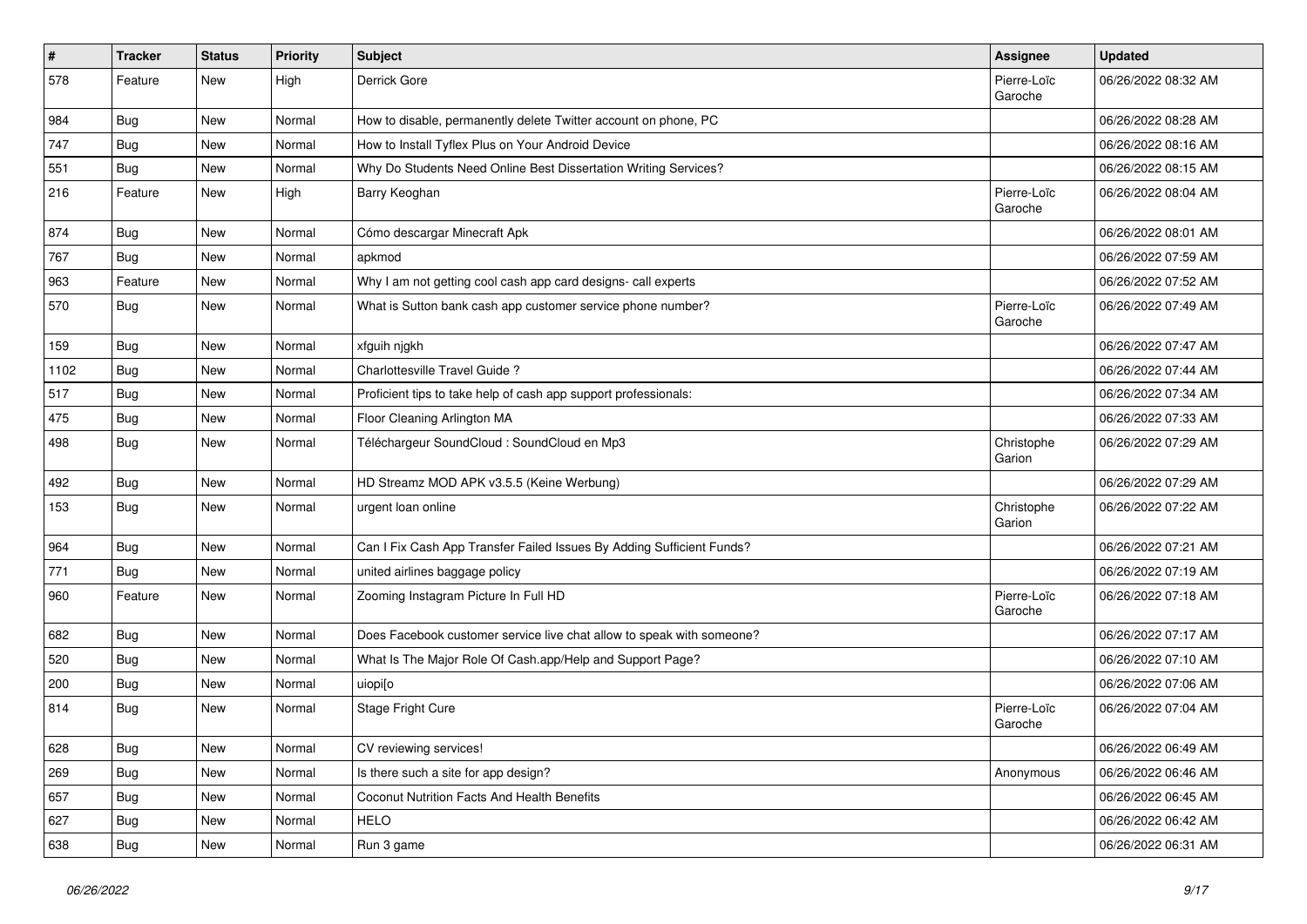| $\vert$ # | <b>Tracker</b> | <b>Status</b> | <b>Priority</b> | <b>Subject</b>                                                                                                                               | Assignee               | <b>Updated</b>      |
|-----------|----------------|---------------|-----------------|----------------------------------------------------------------------------------------------------------------------------------------------|------------------------|---------------------|
| 217       | <b>Bug</b>     | New           | Normal          | How this service matter most?                                                                                                                |                        | 06/26/2022 06:31 AM |
| 718       | <b>Bug</b>     | New           | High            | Solve Complex Accounting Assignments                                                                                                         | Hamza<br>Bourbouh      | 06/26/2022 06:17 AM |
| 728       | <b>Bug</b>     | New           | Normal          | Will Cash App refund money if scammed? Hitches With Optimum Ease                                                                             |                        | 06/26/2022 06:15 AM |
| 714       | Bug            | New           | Normal          | Cuevana 3 Premium - Enjoy Your Favorite Movies and TV Shows on Your Smart TV                                                                 |                        | 06/26/2022 06:14 AM |
| 281       | Feature        | New           | Normal          | what are the types of Ringtones?                                                                                                             | Anonymous              | 06/26/2022 06:00 AM |
| 977       | <b>Bug</b>     | New           | Normal          | Fans of the Old Country will like this book.                                                                                                 |                        | 06/26/2022 05:54 AM |
| 572       | Feature        | New           | Normal          | New features of WhatsApp Plus on Android phones                                                                                              | Pierre-Loïc<br>Garoche | 06/26/2022 05:54 AM |
| 499       | Feature        | New           | Normal          | Discover The Premium Features Of Spotify Mod Apk                                                                                             |                        | 06/26/2022 05:52 AM |
| 76        | Bug            | New           | Normal          | Import error: Load error: imported node real_to_int declared in a regular Lustre file. File "include/conv.lusi", line 1,<br>characters 0-64: |                        | 06/26/2022 05:52 AM |
| 609       | Bug            | New           | High            | Online Trusted Medicine Store in US for Health - Genericmedsupply                                                                            |                        | 06/26/2022 05:43 AM |
| 665       | Feature        | New           | Normal          | Look for a dedicated help with finance assignment                                                                                            |                        | 06/26/2022 05:42 AM |
| 990       | <b>Bug</b>     | New           | Normal          | Mushrooms                                                                                                                                    |                        | 06/26/2022 05:41 AM |
| 116       | Bug            | New           | Normal          | aertaeyg                                                                                                                                     |                        | 06/26/2022 05:38 AM |
| 481       | Bug            | New           | Normal          | Nur Online Shop                                                                                                                              |                        | 06/26/2022 05:37 AM |
| 198       | Bug            | New           | Normal          | DR. RECKEWEG R42 (HAEMOVENIN) (22ML)                                                                                                         |                        | 06/26/2022 05:31 AM |
| 772       | Bug            | New           | Normal          | united airlines baggage policy                                                                                                               |                        | 06/26/2022 05:25 AM |
| 639       | <b>Bug</b>     | <b>New</b>    | Normal          | thong tin chinh xac                                                                                                                          |                        | 06/26/2022 05:25 AM |
| 569       | Bug            | New           | Normal          | What is the incoming and outgoing mail server for Outlook IMAP settings?                                                                     | Pierre-Loïc<br>Garoche | 06/26/2022 05:23 AM |
| 946       | <b>Bug</b>     | New           | Normal          | What is Plex and Is Plex Legal?                                                                                                              |                        | 06/26/2022 05:23 AM |
| 211       | Bug            | New           | Normal          | Problem in Cash App rebate? Call Cash App customer service number for help.                                                                  |                        | 06/26/2022 05:19 AM |
| 128       | Bug            | New           | Normal          | dfgbd                                                                                                                                        |                        | 06/26/2022 05:07 AM |
| 465       | Bug            | New           | Normal          | Carpet Cleaning Westchester MA                                                                                                               |                        | 06/26/2022 05:07 AM |
| 514       | <b>Bug</b>     | New           | Normal          | Trans-Caribbean                                                                                                                              |                        | 06/26/2022 05:03 AM |
| 530       | <b>Bug</b>     | New           | Normal          | Cheap Assignment Writing Service UK                                                                                                          | Anonymous              | 06/26/2022 05:01 AM |
| 717       | <b>Bug</b>     | New           | Normal          | Disney Plus Apk - Watch Movies and TV Shows on Your Device                                                                                   |                        | 06/26/2022 04:56 AM |
| 680       | Feature        | New           | Normal          | Word Jewels 2                                                                                                                                |                        | 06/26/2022 04:55 AM |
| 92        | Bug            | New           | High            | expression should have been normalized in EMF backend                                                                                        | Pierre-Loïc<br>Garoche | 06/26/2022 04:37 AM |
| 686       | Bug            | New           | Normal          | Welcome To The Most Demandable Mahipalpur Escorts Agency                                                                                     |                        | 06/26/2022 04:37 AM |
| 950       | Bug            | New           | Normal          | ij.start canon                                                                                                                               |                        | 06/26/2022 04:35 AM |
| 310       | Bug            | New           | Normal          | Mattress Cleaning Services in Virginia Beach VA                                                                                              |                        | 06/26/2022 04:33 AM |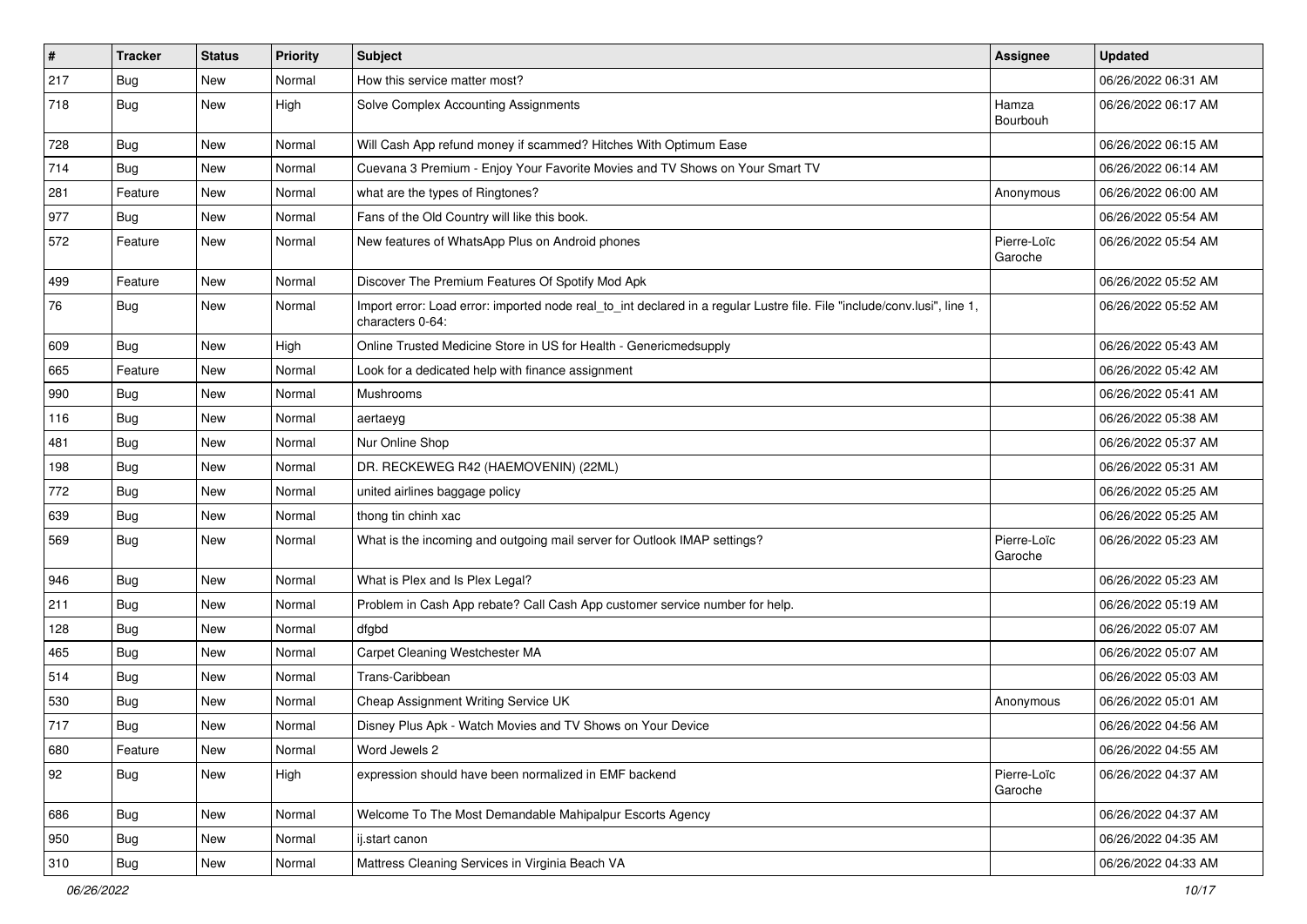| $\pmb{\#}$ | <b>Tracker</b> | <b>Status</b> | <b>Priority</b> | <b>Subject</b>                                                     | <b>Assignee</b>        | <b>Updated</b>      |
|------------|----------------|---------------|-----------------|--------------------------------------------------------------------|------------------------|---------------------|
| 197        | <b>Bug</b>     | New           | Normal          | SBL JABORANDI PLUS HAIR OIL - COMPLETE SCALP CARE (100ML)          |                        | 06/26/2022 04:26 AM |
| 521        | Feature        | New           | Normal          | Check out the Cash app Card balance for an overdraft.              | Pierre-Loïc<br>Garoche | 06/26/2022 04:22 AM |
| 476        | Feature        | New           | High            | <b>American Airlines Reservations</b>                              |                        | 06/26/2022 04:14 AM |
| 829        | <b>Bug</b>     | New           | Normal          | Write My Dissertation For Me UK                                    | Pierre-Loïc<br>Garoche | 06/26/2022 04:13 AM |
| 935        | Bug            | New           | Normal          | MovieBox Pro Apk - Watch Movies and TV Shows on Your Android Phone |                        | 06/26/2022 04:11 AM |
| 244        | <b>Bug</b>     | New           | Normal          | Quels sont les avantages des stations de radio en ligne.           |                        | 06/26/2022 03:48 AM |
| 528        | Bug            | New           | Normal          | Korean Mag                                                         |                        | 06/26/2022 03:41 AM |
| 557        | Feature        | New           | Normal          | <b>Business Law Assignment Help</b>                                |                        | 06/26/2022 03:01 AM |
| 779        | Feature        | New           | Normal          | Latest Whatsapp groups for Teens                                   | Pierre-Loïc<br>Garoche | 06/26/2022 02:43 AM |
| 677        | <b>Bug</b>     | New           | Normal          | Logo Design Services Near Me                                       |                        | 06/26/2022 02:32 AM |
| 774        | Bug            | New           | Normal          | Follow proper initiatives                                          |                        | 06/26/2022 02:21 AM |
| 243        | Feature        | New           | Normal          | Reconstruir la pandilla de la mafia en Gangstar Vegas MOD APK      |                        | 06/26/2022 02:20 AM |
| 512        | <b>Bug</b>     | New           | Normal          | The Importance Of Using Custom Writing Services                    |                        | 06/26/2022 02:20 AM |
| 621        | Bug            | New           | Normal          | Buy All Modafinil & Armodafinil Tablets @Buy Modafinil US          |                        | 06/26/2022 02:20 AM |
| 741        | Bug            | <b>New</b>    | Normal          | <b>Blockchain Technology Solutions</b>                             |                        | 06/26/2022 02:19 AM |
| 612        | Bug            | New           | Normal          | Luxury Slingshot Rental                                            |                        | 06/26/2022 02:02 AM |
| 994        | Feature        | <b>New</b>    | Normal          | Cricut.com/setup                                                   |                        | 06/26/2022 02:00 AM |
| 586        | Bug            | New           | Normal          | Best Modifications For Your Mobile Phone                           |                        | 06/26/2022 01:51 AM |
| 161        | Bug            | New           | Normal          | dfdrtyuio                                                          |                        | 06/26/2022 01:46 AM |
| 480        | Bug            | New           | Normal          | Nur Online Shop                                                    |                        | 06/26/2022 01:32 AM |
| 259        | <b>Bug</b>     | New           | Normal          | call center services                                               |                        | 06/26/2022 01:30 AM |
| 542        | <b>Bug</b>     | New           | Normal          | Web N Logo Design                                                  |                        | 06/26/2022 01:28 AM |
| 554        | <b>Bug</b>     | New           | Normal          | XvideoStudio Video Editor APK Free Download on TechToDown          |                        | 06/26/2022 01:18 AM |
| 171        | Feature        | New           | Normal          | loan management system                                             |                        | 06/26/2022 01:13 AM |
| 931        | Feature        | New           | High            | Situs Judi Slot Online apel888                                     | Pierre-Loïc<br>Garoche | 06/26/2022 01:07 AM |
| 352        | Bug            | New           | Normal          | Tile & Grout Cleaning Services in Chesapeake VA                    |                        | 06/26/2022 01:05 AM |
| 659        | Bug            | New           | Normal          | Olive Oil Properties And Health Benefits                           |                        | 06/26/2022 12:59 AM |
| 650        | <b>Bug</b>     | New           | Normal          | <b>Cherries Health Benefits</b>                                    |                        | 06/26/2022 12:57 AM |
| 202        | <b>Bug</b>     | New           | Normal          | blonde wig                                                         |                        | 06/26/2022 12:52 AM |
| 618        | <b>Bug</b>     | New           | Normal          | Buy Steroids Online with OurMedicnes.com   Best Quality Steroids   |                        | 06/26/2022 12:42 AM |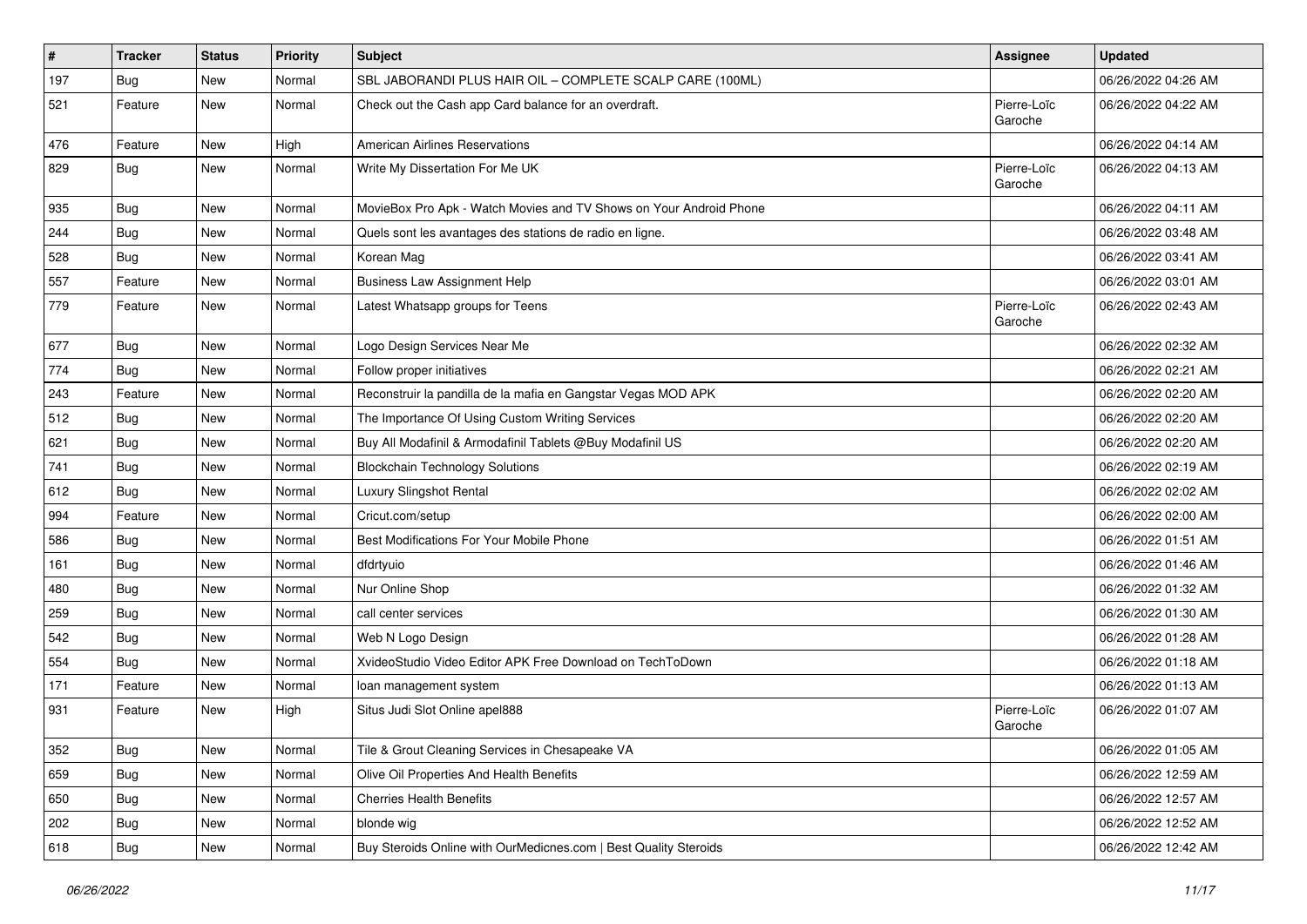| $\pmb{\#}$ | <b>Tracker</b> | <b>Status</b> | <b>Priority</b> | <b>Subject</b>                                                                                          | <b>Assignee</b>        | <b>Updated</b>      |
|------------|----------------|---------------|-----------------|---------------------------------------------------------------------------------------------------------|------------------------|---------------------|
| 671        | <b>Bug</b>     | New           | Normal          | Hot games                                                                                               | Pierre-Loïc<br>Garoche | 06/26/2022 12:40 AM |
| 587        | <b>Bug</b>     | New           | Normal          | Why Picsart Pro Offers Great Features                                                                   |                        | 06/26/2022 12:18 AM |
| 602        | <b>Bug</b>     | New           | Normal          | Best Essay Writing Service UK                                                                           | Pierre-Loïc<br>Garoche | 06/26/2022 12:16 AM |
| 563        | <b>Bug</b>     | New           | Normal          | Understanding the Difference Between Free and Paid Mod Apks                                             |                        | 06/26/2022 12:15 AM |
| 708        | <b>Bug</b>     | New           | Normal          | Efficient ways to proceed with the cash app dispute process?                                            |                        | 06/26/2022 12:08 AM |
| 648        | Feature        | New           | Normal          | <b>Plum Health Benefits</b>                                                                             |                        | 06/26/2022 12:08 AM |
| 630        | Bug            | New           | Normal          | How Can I Load Cash App Card at Walmart straight away?                                                  |                        | 06/26/2022 12:04 AM |
| 635        | Bug            | <b>New</b>    | Normal          | Buy Steroids Online with OurMedicnes.com   Best Quality Steroids                                        |                        | 06/26/2022 12:01 AM |
| 968        | Feature        | New           | Normal          | watch nfl online free live streaming                                                                    |                        | 06/25/2022 11:52 PM |
| 558        | Feature        | New           | Normal          | <b>Stunning Classic Sofas</b>                                                                           |                        | 06/25/2022 11:46 PM |
| 954        | Bug            | New           | Normal          | AZ Screen Recorder Mod                                                                                  |                        | 06/25/2022 11:24 PM |
| 227        | <b>Bug</b>     | New           | Normal          | Cash App Help & Solutions - Here You Will Get Better Assistance                                         |                        | 06/25/2022 11:21 PM |
| 583        | Bug            | New           | High            | Need the Cash app customer service phone number?                                                        |                        | 06/25/2022 11:18 PM |
| 477        | Bug            | New           | Normal          | What Does Online Coupon Mean?                                                                           |                        | 06/25/2022 11:15 PM |
| 742        | <b>Bug</b>     | New           | Normal          | How Long Does Cash App Support Take To Respond For A Better Support?                                    |                        | 06/25/2022 11:00 PM |
| 479        | Bug            | New           | Normal          | Limousine Service Bellevue WA                                                                           |                        | 06/25/2022 10:54 PM |
| 955        | Bug            | New           | Normal          | How Long Does Verification Take On Cash App If You Apply For The Verification?                          | Christophe<br>Garion   | 06/25/2022 10:50 PM |
| 643        | Bug            | <b>New</b>    | Normal          | Oreo TV Apk Download                                                                                    |                        | 06/25/2022 10:46 PM |
| 63         | Feature        | New           | Normal          | Skip normalization step in mutation generation if it possible                                           | Pierre-Loïc<br>Garoche | 06/25/2022 10:31 PM |
| 763        | Bug            | New           | High            | How to Make a Ringtone on Your iPhone                                                                   |                        | 06/25/2022 10:31 PM |
| 800        | <b>Bug</b>     | New           | Normal          | Who Is an ETL Engineer                                                                                  |                        | 06/25/2022 10:31 PM |
| 1114       | Bug            | New           | Normal          | To control the car, all you must do is click to go left or right and release the button to go straight. |                        | 06/25/2022 10:15 PM |
| 956        | <b>Bug</b>     | New           | Normal          | <b>FNF Free Mods Online</b>                                                                             |                        | 06/25/2022 09:59 PM |
| 546        | Feature        | New           | Normal          | Quickbooks Error                                                                                        |                        | 06/25/2022 09:58 PM |
| 532        | <b>Bug</b>     | New           | Normal          | My Assignment Help                                                                                      |                        | 06/25/2022 09:55 PM |
| 1106       | <b>Bug</b>     | New           | Normal          | How Do I Get Cash App ++ Without Confronting Any Technical Glitches?                                    |                        | 06/25/2022 09:53 PM |
| 185        | Bug            | New           | Normal          | Non-Plagiarized Research Writing                                                                        |                        | 06/25/2022 09:34 PM |
| 710        | <b>Bug</b>     | New           | Normal          | Take Necessary Assistance If You Are Unable Activate Cash App Card                                      |                        | 06/25/2022 09:26 PM |
| 647        | Feature        | New           | Normal          | <b>Cranberry Health Benefits</b>                                                                        |                        | 06/25/2022 09:21 PM |
| 806        | Feature        | New           | Normal          | Go everywhere thanks to mapquest driving directions                                                     |                        | 06/25/2022 09:13 PM |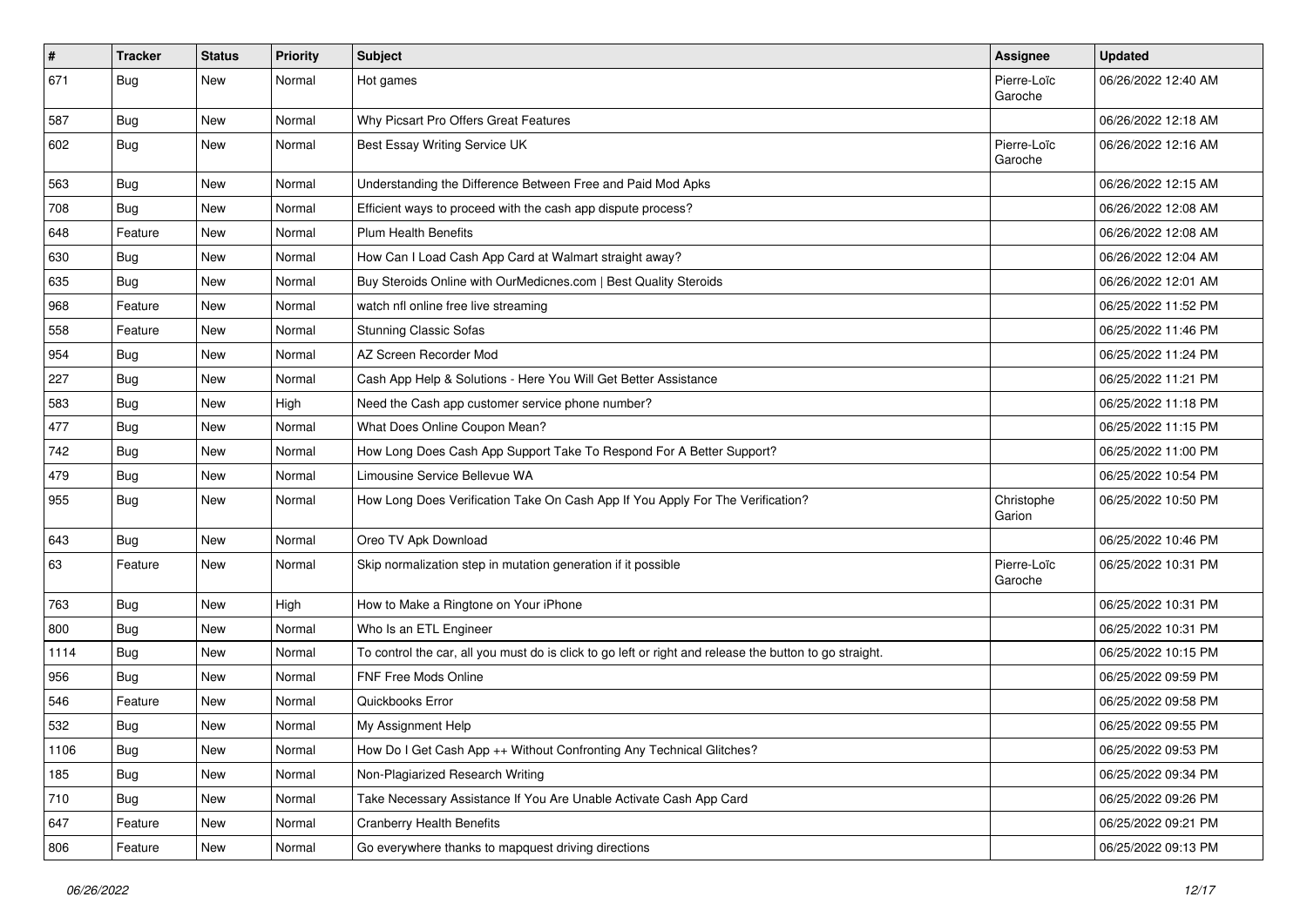| $\vert$ # | <b>Tracker</b> | <b>Status</b> | <b>Priority</b> | Subject                                                                          | <b>Assignee</b> | <b>Updated</b>      |
|-----------|----------------|---------------|-----------------|----------------------------------------------------------------------------------|-----------------|---------------------|
| 1103      | <b>Bug</b>     | New           | Normal          | Idle game fix bug                                                                |                 | 06/25/2022 09:08 PM |
| 139       | <b>Bug</b>     | New           | Normal          | relseo                                                                           |                 | 06/25/2022 09:04 PM |
| 979       | <b>Bug</b>     | New           | Normal          | Free Gas Cards for the Unemployed                                                |                 | 06/25/2022 09:02 PM |
| 668       | <b>Bug</b>     | New           | Normal          | Get to know Cash App Refund Process here                                         |                 | 06/25/2022 08:53 PM |
| 731       | Bug            | New           | Normal          | Avail Of Cash App Customer Service If Unable To Down Cash App Mobile App?        |                 | 06/25/2022 08:36 PM |
| 615       | <b>Bug</b>     | New           | Normal          | CheapestMedsShop   100% Safe Medicines Online in USA UK & AUS.                   |                 | 06/25/2022 08:36 PM |
| 196       | <b>Bug</b>     | New           | Normal          | Homoeobazaar For Homeopathy Medicines                                            |                 | 06/25/2022 08:34 PM |
| 695       | Bug            | New           | Normal          | Refer Listas IPTV Apk                                                            |                 | 06/25/2022 08:23 PM |
| 484       | <b>Bug</b>     | New           | Normal          | UK best essay writing service                                                    |                 | 06/25/2022 08:18 PM |
| 600       | Bug            | New           | Normal          | Play Store Pro                                                                   |                 | 06/25/2022 08:17 PM |
| 225       | <b>Bug</b>     | New           | Normal          | instant personal loan                                                            |                 | 06/25/2022 08:11 PM |
| 450       | Bug            | New           | Normal          | Floor Stripping Quincy MA                                                        |                 | 06/25/2022 08:06 PM |
| 552       | Feature        | New           | Normal          | Radio rfm and the benefits of radio rfm                                          |                 | 06/25/2022 08:02 PM |
| 457       | Bug            | New           | Normal          | Carpet Cleaning Medford MA                                                       |                 | 06/25/2022 07:36 PM |
| 527       | Feature        | New           | Normal          | My Teachers                                                                      |                 | 06/25/2022 07:28 PM |
| 704       | <b>Bug</b>     | New           | Normal          | Reach support team of Chime Customer Service for instant help                    |                 | 06/25/2022 07:25 PM |
| 524       | <b>Bug</b>     | New           | Normal          | How Does Google Account Recovery Work If Your Account Is Hacked?                 |                 | 06/25/2022 07:08 PM |
| 178       | <b>Bug</b>     | New           | Normal          | transparent lace wigs                                                            |                 | 06/25/2022 07:07 PM |
| 564       | <b>Bug</b>     | New           | Normal          | How To Install RepelisPlus On Your Android Phone?                                |                 | 06/25/2022 06:46 PM |
| 1024      | <b>Bug</b>     | New           | Normal          | How to choose the right broker                                                   |                 | 06/25/2022 06:23 PM |
| 1025      | Bug            | New           | Normal          | how to change the logo in wordpress                                              |                 | 06/25/2022 06:20 PM |
| 1026      | <b>Bug</b>     | New           | Normal          | New Puzzle Game for All Age - Dordle                                             |                 | 06/25/2022 06:17 PM |
| 1027      | Bug            | New           | Normal          | Word hurdle: Viral and Fun Online Game                                           |                 | 06/25/2022 06:13 PM |
| 526       | <b>Bug</b>     | New           | Normal          | Soundcloud to mp3 converter - Download Soundcloud songs                          |                 | 06/25/2022 05:36 PM |
| 804       | Bug            | New           | Normal          | Review                                                                           |                 | 06/25/2022 05:07 PM |
| 709       | Bug            | New           | Normal          | How To Load Cash App Card At Walmart Without Having To Face Any Hassle?          |                 | 06/25/2022 05:02 PM |
| 636       | <b>Bug</b>     | New           | Normal          | What is the most popular furniture color?                                        |                 | 06/25/2022 04:57 PM |
| 133       | I Bug          | New           | Normal          | craftlabs                                                                        |                 | 06/25/2022 04:43 PM |
| 242       | Feature        | New           | Normal          | Descripción de Torque Pro MOD APK para Android                                   |                 | 06/25/2022 04:37 PM |
| 590       | Bug            | New           | Normal          | Follow proper initiatives to check my cash app card balance:                     |                 | 06/25/2022 04:29 PM |
| 483       | <b>Bug</b>     | New           | Normal          | UK best essay writing service                                                    |                 | 06/25/2022 04:05 PM |
| 634       | <b>Bug</b>     | New           | Normal          | Buy Vidalista Tablets (Tadalafil) at [\$25 OFF + Free Shipping] Vidalistatablets |                 | 06/25/2022 04:00 PM |
| 598       | <b>Bug</b>     | New           | Normal          | Universo s / f Download                                                          |                 | 06/25/2022 03:38 PM |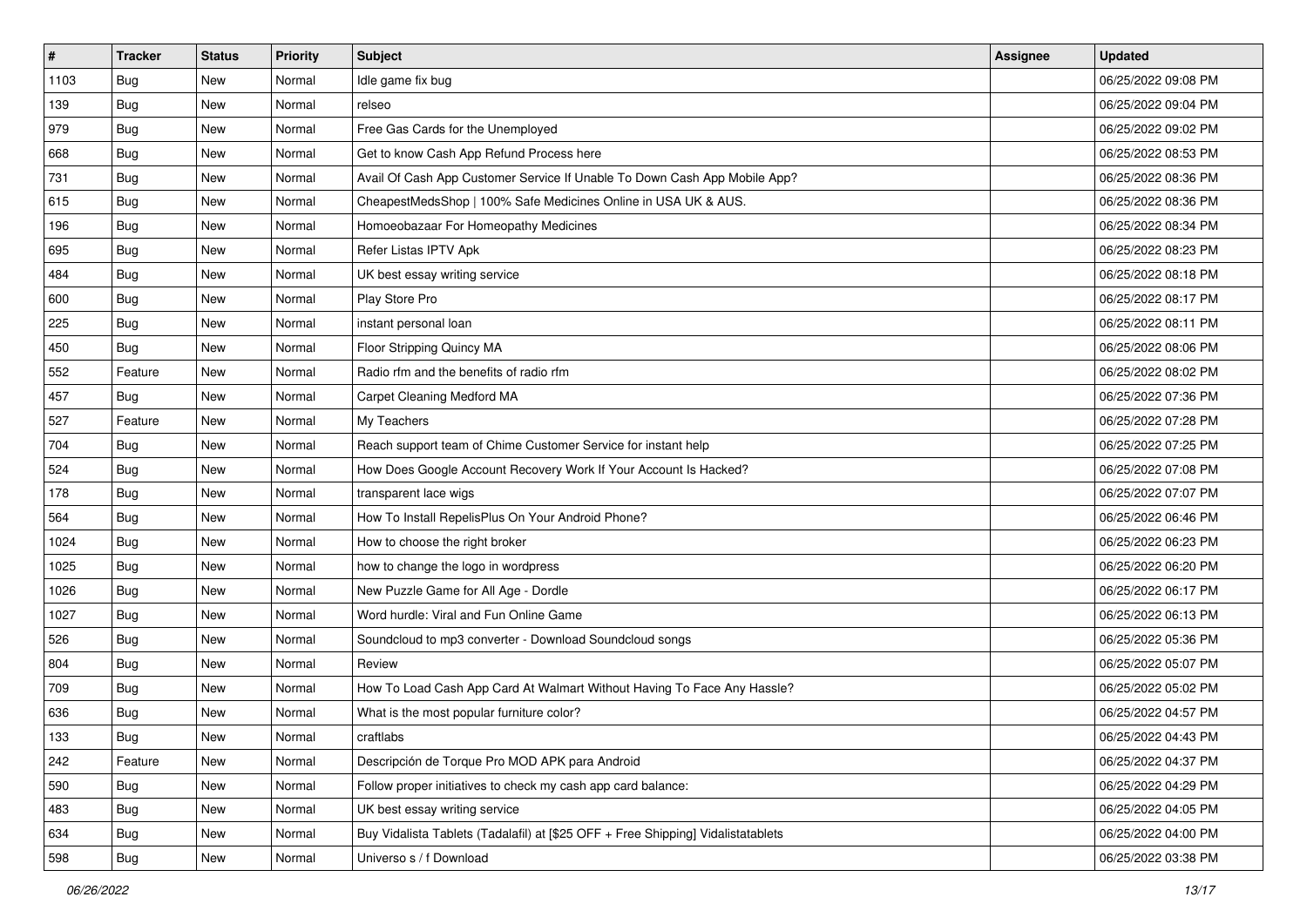| $\vert$ # | <b>Tracker</b> | <b>Status</b> | <b>Priority</b> | Subject                                                                                                                                                                                                                                                               | <b>Assignee</b>        | <b>Updated</b>      |
|-----------|----------------|---------------|-----------------|-----------------------------------------------------------------------------------------------------------------------------------------------------------------------------------------------------------------------------------------------------------------------|------------------------|---------------------|
| 653       | <b>Bug</b>     | New           | Normal          | Jujube (Jinjoles): Properties And Health Benefits                                                                                                                                                                                                                     |                        | 06/25/2022 03:18 PM |
| 534       | <b>Bug</b>     | New           | Normal          | Know how to initiate cash app refund by contacting the technical team                                                                                                                                                                                                 | Pierre-Loïc<br>Garoche | 06/25/2022 02:56 PM |
| 720       | <b>Bug</b>     | New           | Normal          | How does Cash App Phone Number provide a quick treatment?                                                                                                                                                                                                             |                        | 06/25/2022 02:32 PM |
| 556       | Bug            | New           | Normal          | Play Game Mod Apk With Your Friends                                                                                                                                                                                                                                   |                        | 06/25/2022 02:31 PM |
| 584       | Bug            | New           | Normal          | Want the cash app customer service number to check balance?                                                                                                                                                                                                           |                        | 06/25/2022 02:30 PM |
| 722       | <b>Bug</b>     | New           | Normal          | Vergrößern Sie Instagram-Fotos mit instazoom                                                                                                                                                                                                                          | Christophe<br>Garion   | 06/25/2022 02:24 PM |
| 667       | <b>Bug</b>     | New           | Normal          | What Is a Ringtone?                                                                                                                                                                                                                                                   |                        | 06/25/2022 02:04 PM |
| 703       | <b>Bug</b>     | New           | Normal          | For real-time help, dial Facebook customer service number                                                                                                                                                                                                             |                        | 06/25/2022 02:00 PM |
| 619       | Bug            | New           | Normal          | Online Trusted Medicine Store in US for Health - Genericmedsupply                                                                                                                                                                                                     |                        | 06/25/2022 01:55 PM |
| 669       | Feature        | <b>New</b>    | Normal          | Nursing Assignment Help                                                                                                                                                                                                                                               |                        | 06/25/2022 12:41 PM |
| 588       | Bug            | New           | Normal          | YouTube Vanced Apk Manager App - Como instalá-lo                                                                                                                                                                                                                      |                        | 06/25/2022 12:21 PM |
| 689       | <b>Bug</b>     | New           | Normal          | How to use twitch.tv/activate?                                                                                                                                                                                                                                        |                        | 06/25/2022 12:12 PM |
| 715       | Bug            | New           | Normal          | Puppy Playtime Descargar gratis                                                                                                                                                                                                                                       |                        | 06/25/2022 12:10 PM |
| 808       | <b>Bug</b>     | New           | Normal          | Sinnvolle Guten-Morgen-Grüße                                                                                                                                                                                                                                          |                        | 06/25/2022 12:09 PM |
| 723       | <b>Bug</b>     | New           | High            | The best horror game in 2021                                                                                                                                                                                                                                          | Christophe<br>Garion   | 06/25/2022 11:56 AM |
| 805       | Bug            | New           | Normal          | Ketamine Online Store                                                                                                                                                                                                                                                 | Christophe<br>Garion   | 06/25/2022 11:28 AM |
| 173       | Feature        | New           | Normal          | private limited company registration                                                                                                                                                                                                                                  |                        | 06/25/2022 11:13 AM |
| 683       | Feature        | New           | Normal          | Game creation                                                                                                                                                                                                                                                         |                        | 06/25/2022 11:12 AM |
| 724       | Bug            | New           | Normal          | Dial Chime Customer support number for a quick response                                                                                                                                                                                                               |                        | 06/25/2022 10:58 AM |
| 538       | Bug            | New           | Normal          | Will cash app refund money if scammed quickly?                                                                                                                                                                                                                        |                        | 06/25/2022 10:20 AM |
| 518       | Bug            | New           | Normal          | How To Check The Balance Of Cash App Account By Taking Cash App Support?                                                                                                                                                                                              |                        | 06/25/2022 10:09 AM |
| 765       | Bug            | New           | Normal          | Follow proper initiatives to check my cash app                                                                                                                                                                                                                        |                        | 06/25/2022 10:08 AM |
| 239       | <b>Bug</b>     | New           | Normal          | Algunas características más de Choices MOD APK                                                                                                                                                                                                                        |                        | 06/25/2022 10:05 AM |
| 641       | <b>Bug</b>     | New           | Normal          | Get Best Economics Dissertation Writing Service                                                                                                                                                                                                                       |                        | 06/25/2022 10:04 AM |
| 672       | <b>Bug</b>     | New           | Normal          | The easiest way to delete ringtones on iPhone                                                                                                                                                                                                                         |                        | 06/25/2022 10:02 AM |
| 138       | <b>Bug</b>     | New           | Normal          | own-sweethome                                                                                                                                                                                                                                                         |                        | 06/25/2022 09:59 AM |
| 593       | Bug            | New           | Normal          | Eiffel Spark Ultimate C2 SN series is a fully synthetic range of advanced performance engine oils blended in high<br>performance fully synthetic (PAO – polyalphaolefin) basestocks fortified with advanced technology additive<br>system, specifically formulated to |                        | 06/25/2022 09:51 AM |
| 711       | <b>Bug</b>     | New           | Normal          | Human Fall Flat Apk Download                                                                                                                                                                                                                                          |                        | 06/25/2022 09:44 AM |
| 740       | Feature        | New           | Normal          | Online Thesis Help USA                                                                                                                                                                                                                                                |                        | 06/25/2022 09:42 AM |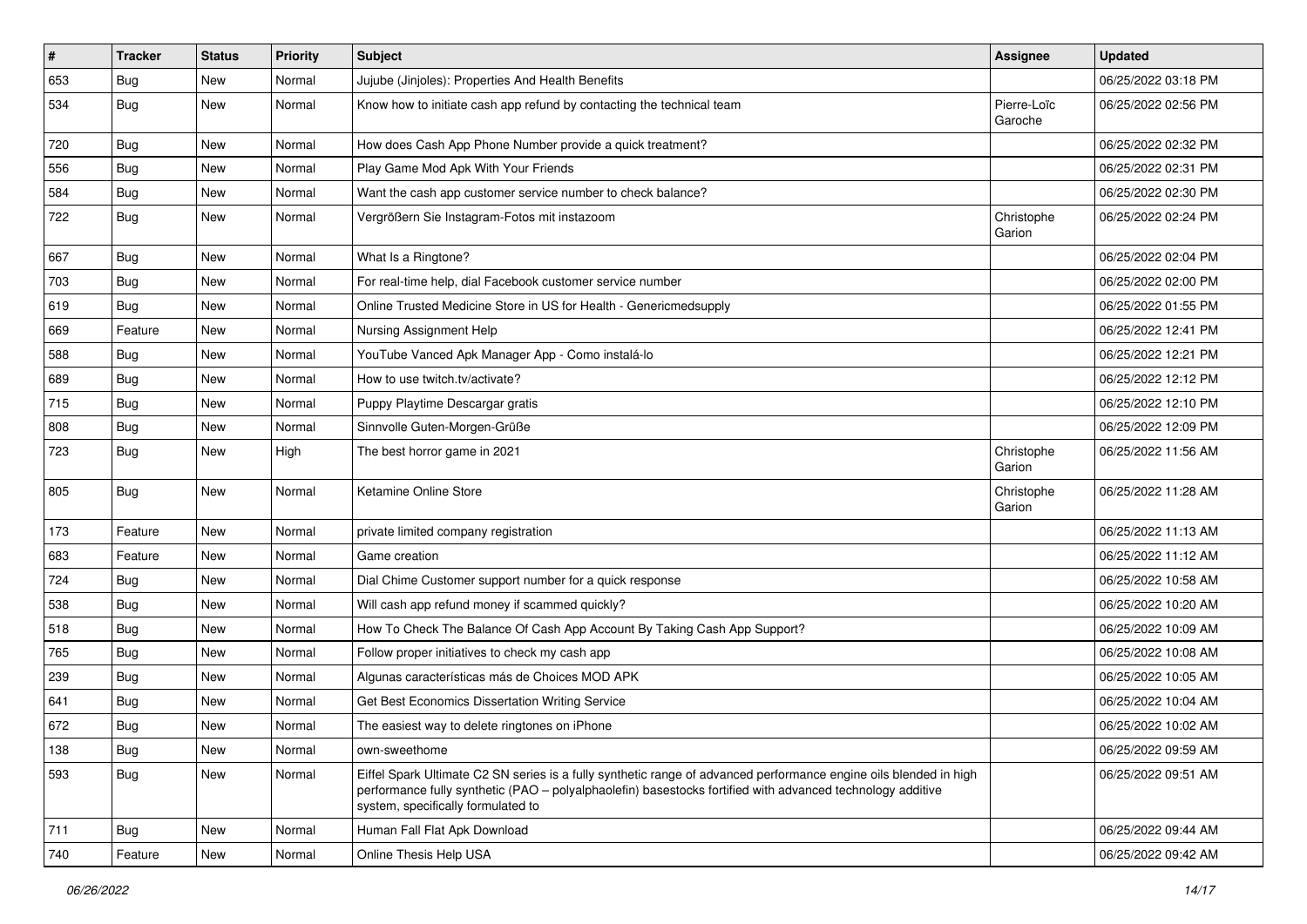| $\pmb{\#}$ | <b>Tracker</b> | <b>Status</b> | <b>Priority</b> | Subject                                                                                                      | <b>Assignee</b>        | <b>Updated</b>      |
|------------|----------------|---------------|-----------------|--------------------------------------------------------------------------------------------------------------|------------------------|---------------------|
| 1126       | <b>Bug</b>     | New           | Normal          | 1PLSD                                                                                                        |                        | 06/25/2022 09:36 AM |
| 474        | <b>Bug</b>     | New           | Normal          | Floor Waxing Arlington MA                                                                                    |                        | 06/25/2022 09:26 AM |
| 149        | <b>Bug</b>     | New           | Normal          | dftgy                                                                                                        |                        | 06/25/2022 07:33 AM |
| 207        | Feature        | New           | Low             | real estate lead conversion                                                                                  |                        | 06/25/2022 07:24 AM |
| 114        | <b>Bug</b>     | New           | Normal          | <b>Medical Research Writing Services</b>                                                                     |                        | 06/25/2022 07:20 AM |
| 651        | <b>Bug</b>     | New           | Normal          | Salmon Health Benefits                                                                                       |                        | 06/25/2022 07:05 AM |
| 684        | <b>Bug</b>     | New           | Normal          | Difference between paper map and online map                                                                  |                        | 06/25/2022 06:57 AM |
| 780        | <b>Bug</b>     | New           | Normal          | Best Whatsapp Modified APKs                                                                                  | Pierre-Loïc<br>Garoche | 06/25/2022 06:54 AM |
| 317        | <b>Bug</b>     | New           | Normal          | Eco/Green Cleaning Services in Virginia Beach VA                                                             |                        | 06/25/2022 06:50 AM |
| 164        | <b>Bug</b>     | New           | Normal          | dfgbd                                                                                                        |                        | 06/25/2022 06:49 AM |
| 595        | Bug            | New           | Normal          | RFM Online - une révolution dans la gestion de l'identité numérique                                          |                        | 06/25/2022 06:29 AM |
| 726        | <b>Bug</b>     | New           | Normal          | Mobile Application Development Services                                                                      |                        | 06/25/2022 06:02 AM |
| 697        | <b>Bug</b>     | New           | Normal          | How to Descargar Pura TV For Android                                                                         |                        | 06/25/2022 06:01 AM |
| 224        | Feature        | New           | Normal          | Instant Personal Loan                                                                                        | Pierre-Loïc<br>Garoche | 06/25/2022 05:58 AM |
| 571        | <b>Bug</b>     | New           | Normal          | How may the Cash app dispute your trade?                                                                     | Pierre-Loïc<br>Garoche | 06/25/2022 05:15 AM |
| 793        | Feature        | New           | Urgent          | Where can I find cheap FIFA coins?                                                                           | Pierre-Loïc<br>Garoche | 06/25/2022 05:05 AM |
| 769        | Bug            | New           | Normal          | check my cash app                                                                                            |                        | 06/25/2022 04:55 AM |
| 533        | Bug            | New           | Normal          | How to complete the homework assignments in economics in the easiest way?                                    |                        | 06/25/2022 04:41 AM |
| 645        | <b>Bug</b>     | New           | Normal          | thong tin chinh xac nhat hom nay                                                                             |                        | 06/25/2022 04:16 AM |
| 605        | Feature        | New           | Normal          | What will the future of logo design be like?                                                                 |                        | 06/25/2022 03:02 AM |
| 280        | <b>Bug</b>     | New           | Normal          | Pacific Web Design                                                                                           |                        | 06/25/2022 02:56 AM |
| 315        | Bug            | New           | Normal          | Dissertation help UK                                                                                         |                        | 06/25/2022 02:51 AM |
| 113        | <b>Bug</b>     | New           | Normal          | ufc 254 live                                                                                                 |                        | 06/25/2022 01:50 AM |
| 781        | Bug            | New           | Normal          | Free Whatsapp Group to Join                                                                                  |                        | 06/25/2022 01:25 AM |
| 344        | <b>Bug</b>     | New           | Normal          | Odor Removal Services in Chesapeake VA                                                                       |                        | 06/25/2022 12:42 AM |
| 182        | <b>Bug</b>     | New           | Normal          | <b>Healthcare Custom Writing Services</b>                                                                    |                        | 06/25/2022 12:31 AM |
| 240        | Feature        | New           | Normal          | Juego interesante de Dragon Ball Legends MOD APK                                                             |                        | 06/25/2022 12:21 AM |
| 210        | <b>Bug</b>     | New           | Normal          | Issue with check symbol in Cash App? Dial assist number with calling Cash App customer service phone number. |                        | 06/24/2022 10:52 PM |
| 316        | <b>Bug</b>     | New           | Normal          | Finden Sie den besten Klingelton für Ihr Telefon                                                             |                        | 06/24/2022 10:28 PM |
| 721        | Bug            | New           | Normal          | Cómo instalar un Mod Apk                                                                                     |                        | 06/24/2022 09:39 PM |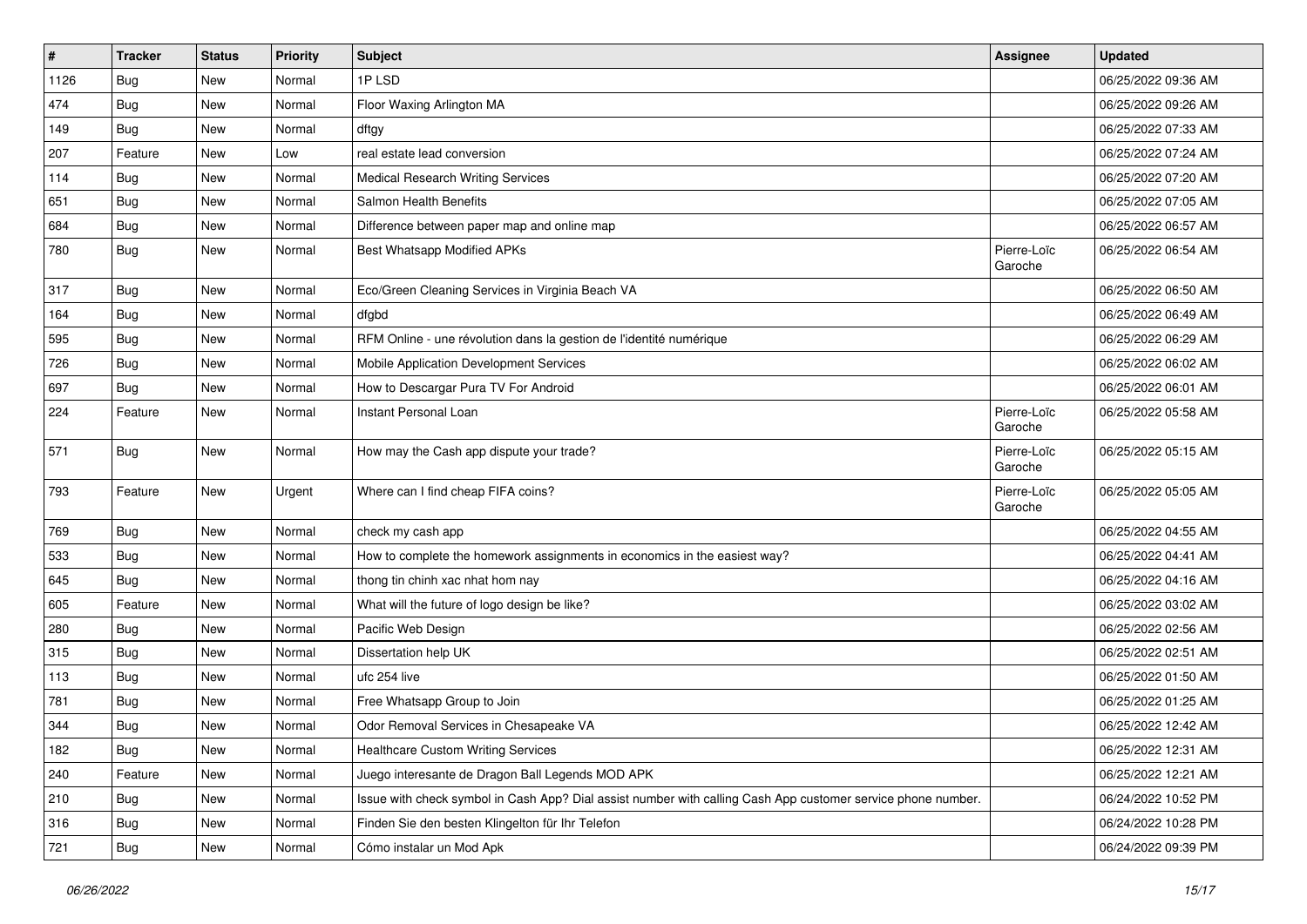| $\vert$ # | <b>Tracker</b> | <b>Status</b> | <b>Priority</b> | Subject                                                                             | Assignee               | <b>Updated</b>      |
|-----------|----------------|---------------|-----------------|-------------------------------------------------------------------------------------|------------------------|---------------------|
| 707       | <b>Bug</b>     | New           | Normal          | Why Accounting Assignments Are Beneficial For The Students?                         | Pierre-Loïc<br>Garoche | 06/24/2022 09:16 PM |
| 629       | <b>Bug</b>     | New           | Normal          | How Can I Load Cash App Card at Walmart straight away?                              |                        | 06/24/2022 07:55 PM |
| 461       | <b>Bug</b>     | New           | Normal          | Germs Removal Medford MA                                                            |                        | 06/24/2022 05:59 PM |
| 603       | Bug            | New           | Normal          | Premiere gratuito da lista de IPTV                                                  |                        | 06/24/2022 05:30 PM |
| 543       | Feature        | New           | Normal          | Get tech assistance with customer support on ATT Yahoo email login issue.           |                        | 06/24/2022 05:08 PM |
| 616       | <b>Bug</b>     | <b>New</b>    | Normal          | Buy Anavar Tablets   Anavar For Sale in USA, UK & Australia                         |                        | 06/24/2022 03:52 PM |
| 701       | <b>Bug</b>     | New           | Normal          | Why Law Essay Helper UK is Necessary?                                               |                        | 06/24/2022 03:17 PM |
| 516       | <b>Bug</b>     | <b>New</b>    | Normal          | Does Cash App Help To Get Cash App Refund Without Any Interruption?                 |                        | 06/24/2022 01:56 PM |
| 782       | Bug            | New           | Normal          | Comment faire une sonnerie téléphonique                                             |                        | 06/24/2022 01:32 PM |
| 803       | Feature        | New           | High            | Ketamine Online Store                                                               | Pierre-Loïc<br>Garoche | 06/24/2022 01:24 PM |
| 561       | Bug            | New           | Normal          | Enjoy the Full YouTube Premium Experience With YouTube Premium Membership           |                        | 06/24/2022 11:10 AM |
| 599       | <b>Bug</b>     | New           | Normal          | Do you know how to delete cash app account from your computer?                      |                        | 06/24/2022 10:42 AM |
| 559       | Bug            | New           | High            | What Are Permission For Applications like Facebook Sending MMS?                     |                        | 06/24/2022 10:07 AM |
| 1125      | Bug            | New           | Normal          | What is Wordscapes?                                                                 |                        | 06/24/2022 09:05 AM |
| 661       | <b>Bug</b>     | New           | Normal          | Turbo VPN MOD APK Download                                                          |                        | 06/24/2022 08:51 AM |
| 762       | Bug            | New           | Normal          | How To Add Money To A Cash App Card If Struggling With Low Amount?                  |                        | 06/24/2022 07:48 AM |
| 736       | <b>Bug</b>     | New           | Normal          | I Want to Edit in My Website (transfer-factor.net) Unfortunately, Unable to Edit It |                        | 06/24/2022 07:32 AM |
| 1100      | Feature        | New           | Low             | <b>Food Products</b>                                                                | Pierre-Loïc<br>Garoche | 06/24/2022 07:28 AM |
| 678       | Bug            | New           | Normal          | How to be a winner in buidnow gg                                                    |                        | 06/24/2022 06:57 AM |
| 725       | Feature        | New           | Normal          | What are memo writing services design                                               |                        | 06/24/2022 06:24 AM |
| 1124      | <b>Bug</b>     | New           | Normal          | Cookie clicker unblocked                                                            |                        | 06/24/2022 05:14 AM |
| 688       | <b>Bug</b>     | New           | Normal          | How to use twitch.tv/activate?                                                      |                        | 06/24/2022 04:16 AM |
| 1123      | Bug            | New           | Normal          | Where To Watch FIFA World Cup 2022                                                  |                        | 06/24/2022 03:51 AM |
| 761       | Bug            | New           | Normal          | What is it about basketball that makes it so popular in the United States?          | Corentin<br>Lauverjat  | 06/24/2022 03:48 AM |
| 134       | <b>Bug</b>     | New           | Normal          | wisegolfers                                                                         |                        | 06/24/2022 03:34 AM |
| 222       | <b>Bug</b>     | New           | Normal          | Social Profile links                                                                |                        | 06/24/2022 02:53 AM |
| 933       | Bug            | New           | Normal          | How Can I Watch Movies on My Mobile Phone                                           |                        | 06/24/2022 12:55 AM |
| 172       | Feature        | New           | Normal          | pgdm colleges in bangalore                                                          |                        | 06/23/2022 10:47 PM |
| 145       | Bug            | New           | Normal          | abdulbaissagar                                                                      |                        | 06/23/2022 10:46 PM |
| 550       | Bug            | New           | Normal          | Nederland FM - beste manieren om naar internationale radio op internet te luisteren |                        | 06/23/2022 08:56 PM |